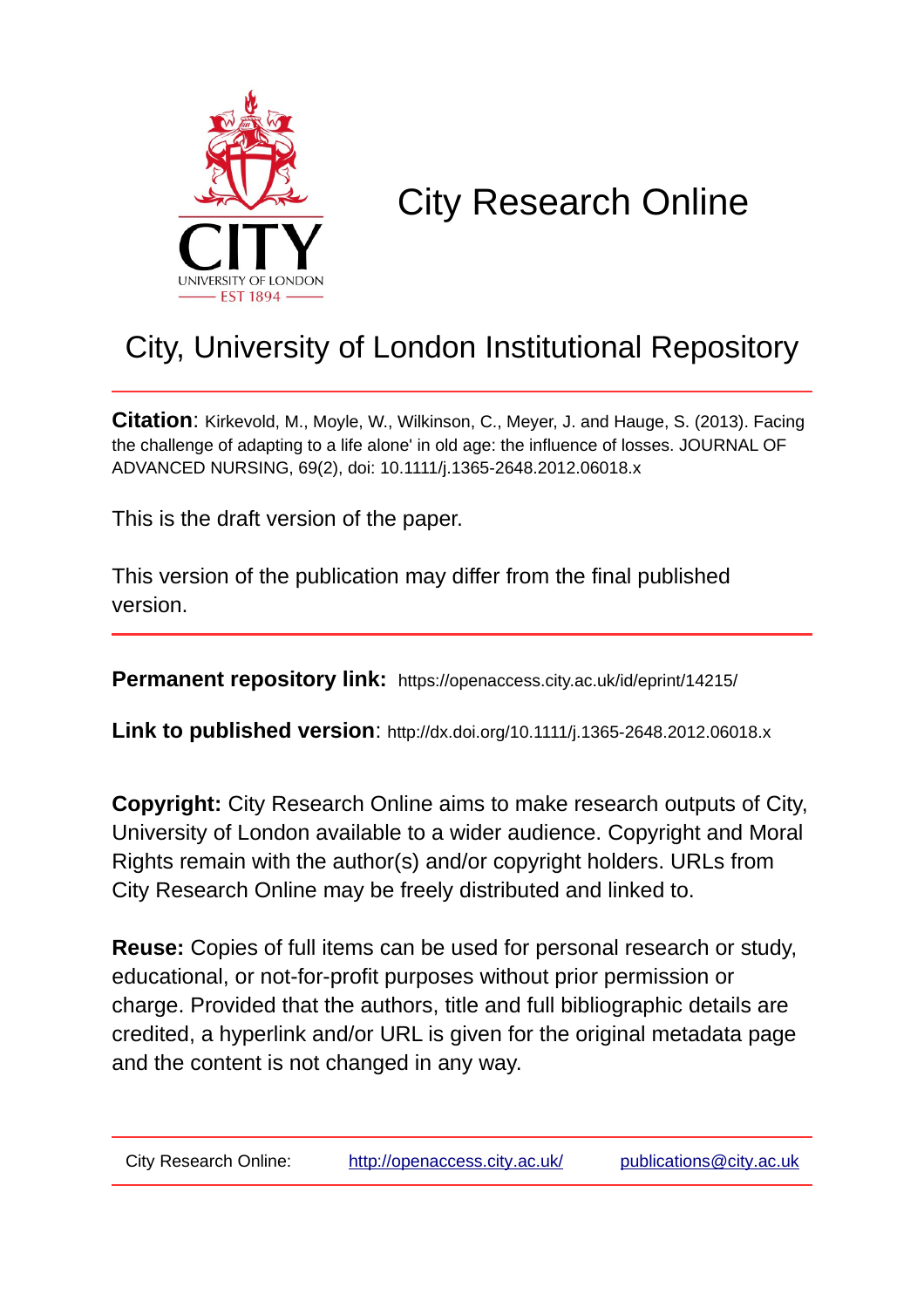Kirkevold, M., Moyle, W., Wilkinson, C., Meyer, J. & Hauge, S. (2013). Facing the challenge of adapting to a life 'alone' in old age: The influence of losses. Journal of Advanced Nursing, pp. 69-2. doi: 10.1111/j.1365-2648.2012.06018.x



[City Research Online](http://openaccess.city.ac.uk/)

**Original citation**: Kirkevold, M., Moyle, W., Wilkinson, C., Meyer, J. & Hauge, S. (2013). Facing the challenge of adapting to a life 'alone' in old age: The influence of losses. Journal of Advanced Nursing, pp. 69-2. doi: 10.1111/j.1365-2648.2012.06018.x

#### **Permanent City Research Online URL**: http://openaccess.city.ac.uk/3390/

#### **Copyright & reuse**

City University London has developed City Research Online so that its users may access the research outputs of City University London's staff. Copyright © and Moral Rights for this paper are retained by the individual author(s) and/ or other copyright holders. All material in City Research Online is checked for eligibility for copyright before being made available in the live archive. URLs from City Research Online may be freely distributed and linked to from other web pages.

#### **Versions of research**

The version in City Research Online may differ from the final published version. Users are advised to check the Permanent City Research Online URL above for the status of the paper.

#### **Enquiries**

If you have any enquiries about any aspect of City Research Online, or if you wish to make contact with the author(s) of this paper, please email the team at [publications@city.ac.uk.](mailto:publications@city.ac.uk)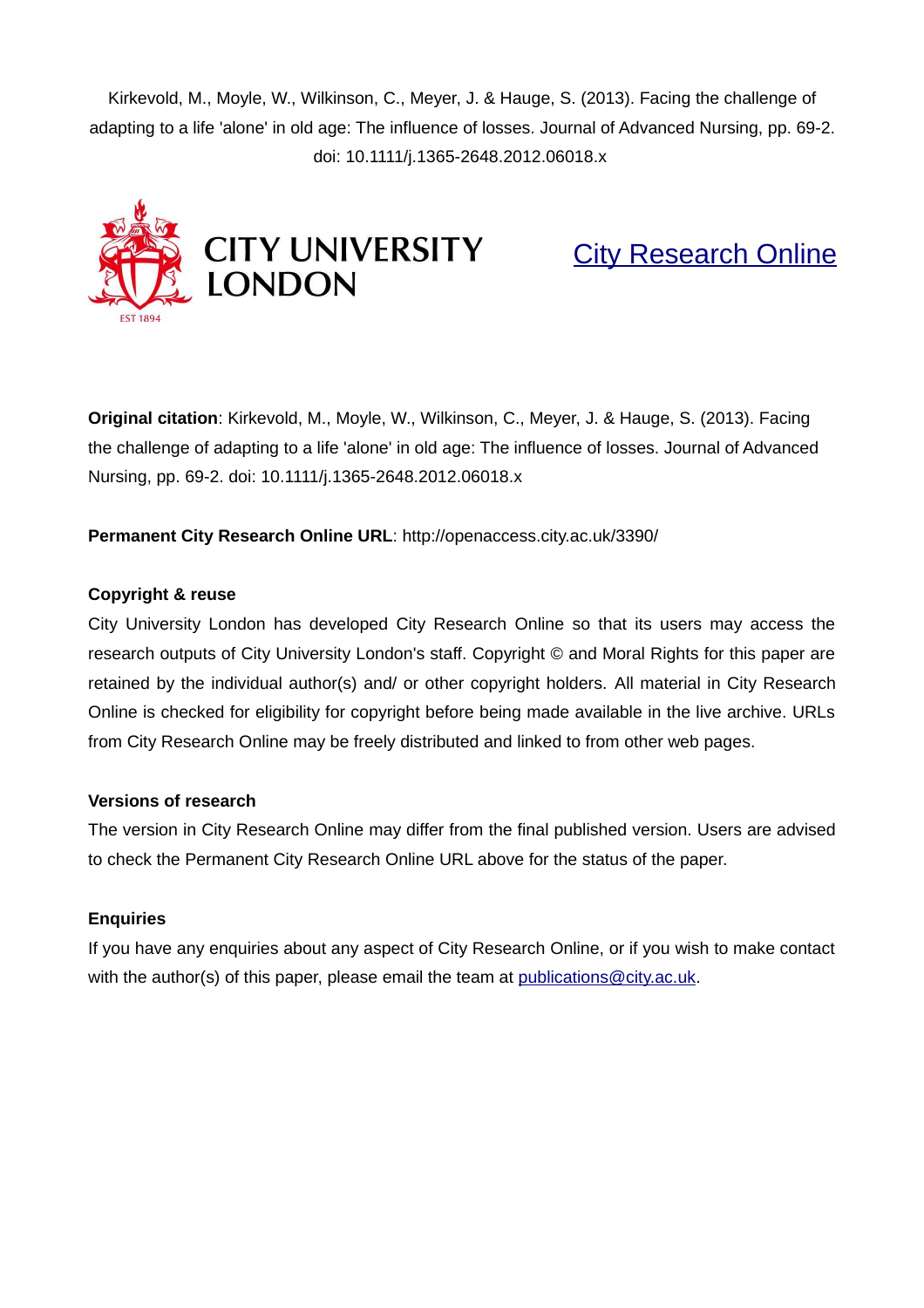### **Facing the challenge of adapting to a life "alone" in old age: the influence of losses**

#### **AB STRACT**

#### Aim:

The aim of this paper is to explore older people's approaches to living a life characterized by losses and "aloneness" and how this relates to loneliness. Background:

Loneliness is closely related to social status and health condition. Older people are vulnerable to experiences of loneliness due to losses, which follow the ageing process. Method:

A qualitative interpretative design was used. Older people, aged 65 and above, living at home, in retirement villages or long-term care settings in Australia, Norway and United Kingdom, participated. 78 persons were included. Data were collected through open-ended interviews during autumn of 2006 and spring of 2007. The interviews were audio taped, transcribed and analyzed applying a hermeneutic, interpretative process.

Findings: Analyses revealed great differences in the way participants handled their life situation. Interviewees describing themselves as 'not lonely' viewed losses as normal, they participated in meaningful activities, connected to other people and thrived in their own company. Those describing themselves as 'lonely' on the other hand, strove to create meaning in their lives, were overwhelmed by losses, had problems finding meaningful activities and difficulty keeping up social relations.

Conclusion: Loneliness was associated with overwhelming losses, inactivity, meaninglessness and social isolation. The contrasting findings between 'not lonely' and 'lonely' older people have implications for nursing in that nurses must seek to identify those who need help in managing their loneliness and provide guidance and support. More research is needed to develop interventions that is effective in reducing loneliness.

Keywords: Loneliness, losses, older people, nurse, nursing, qualitative design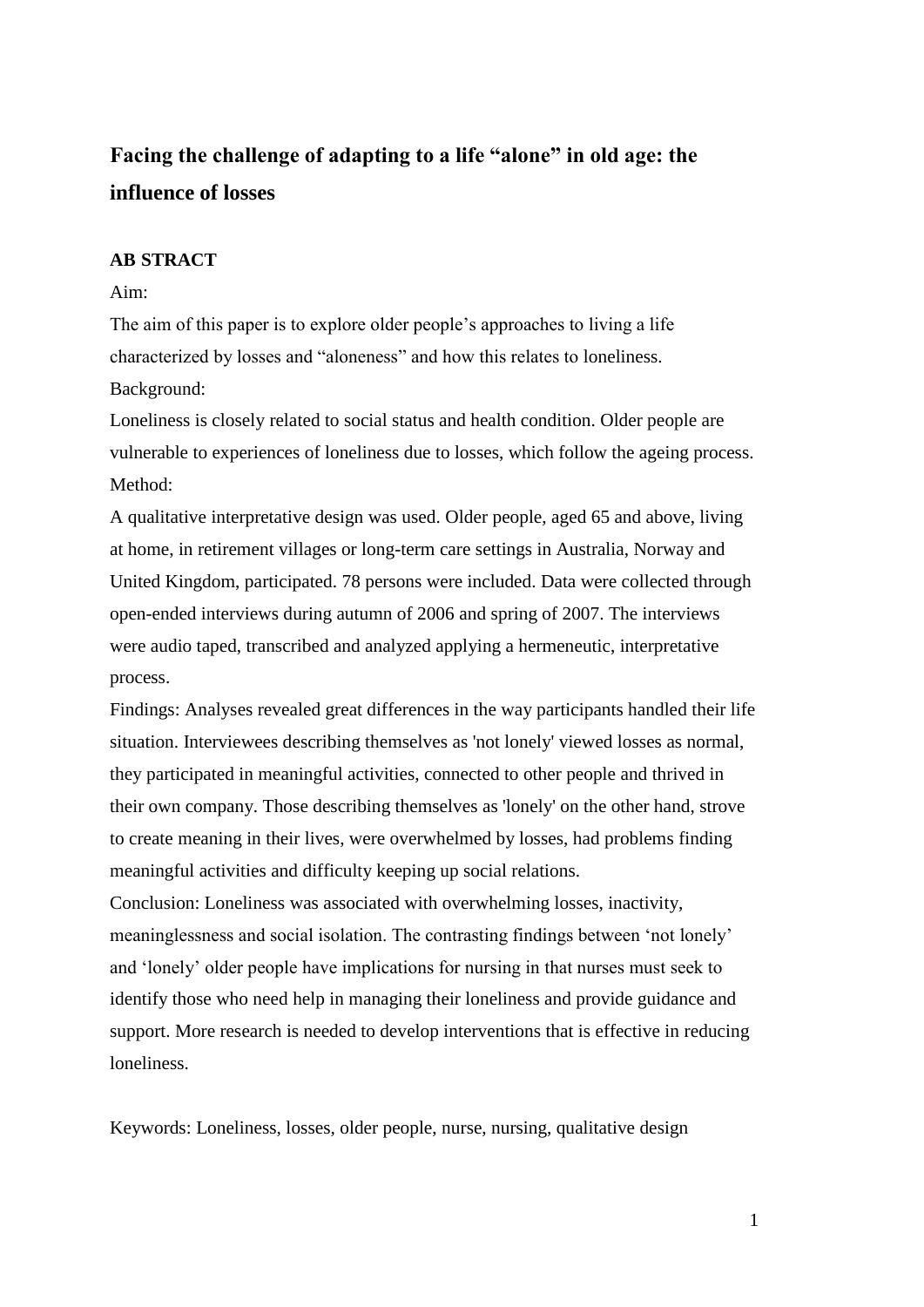#### **What is already known about the topic?**

- Approximately 40 % of people aged 65 years and older experience loneliness
- It is demanding to identify loneliness due to its private and stigmatic nature
- Evidence for effective interventions to alleviate loneliness is limited

#### **What this paper adds**

- Older people's ability to fight loneliness in old age is closely related to their ability to deal with losses
- Older people who describe themselves as 'not lonely' differ significantly from persons describing themselves as 'lonely' in terms of how they approach and deal with accumulating losses in old age
- Older people who describe themselves as 'lonely' report feeling overpowered by accumulating losses, unable to carry on with activities, isolated from other people and experiencing life alone as an empty life.

#### **Implication for practice and/or policy**

- Loneliness is strongly associated with depression and poorer health outcomes and need to be addressed early and systematically in order to promote the health and wellbeing of older people
- Identifying older people who struggle with accumulating losses is important in order to intervene early and prevent loneliness from developing
- There is a need for developing more individualized interventions to alleviate loneliness, taking individual experiences and coping strategies into account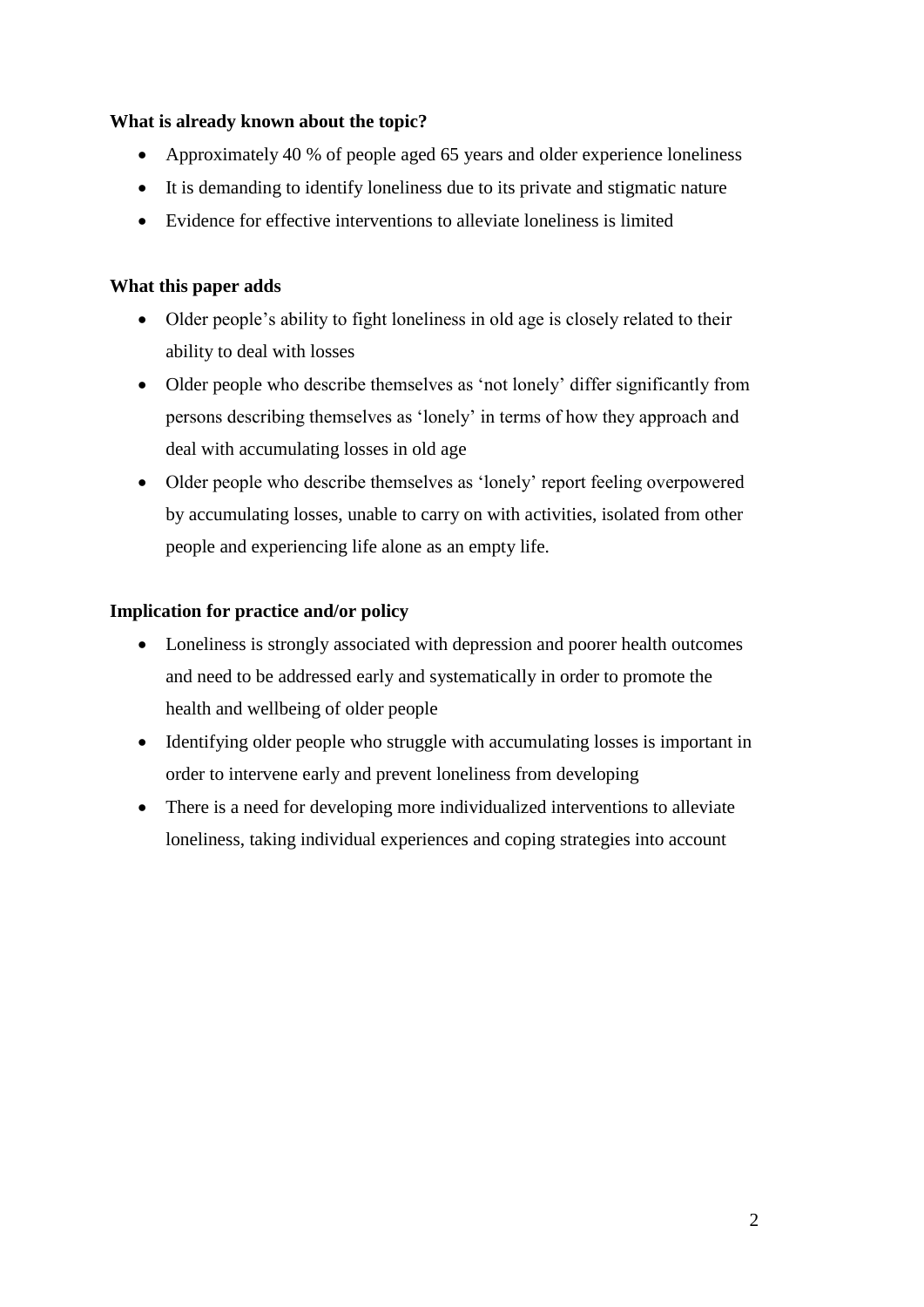#### INTRODUCTION

#### **Background**

Loneliness is a subjective and frequently painful and troubling feeling of being emotionally and/or socially isolated [\(Weiss, Riesman, & Bowlby, 1973\)](#page-21-0). Loneliness is often used interchangeably with related concepts, such as 'living alone' (household arrangement), 'being alone' (time spent alone) and 'social isolation' (level of integration with individuals and groups) [\(Victor, Scambler, Bowling, & Bond, 2005,](#page-21-1)  [p.358\)](#page-21-1). However, these are not identical terms and loneliness can be experienced both when being alone and when being together with others. Similarly, living alone and being alone does not necessarily mean that a person feels lonely. Some experience being alone as beneficial, while for others being alone may lead to loneliness [\(Grenade](#page-20-0)  [& Boldy, 2008;](#page-20-0) [Routasalo & Pitkala, 2003\)](#page-20-1).

A number of studies worldwide have found that approximately 40% of older people age 65 and older describe themselves as lonely [\(Savikko, Routasalo, Tilvis,](#page-20-2)  [Strandberg, & Pitkala, 2005;](#page-20-2) [Steed, Boldy, Grenade, & Iredell, 2007;](#page-20-3) [Victor et al.,](#page-21-1)  [2005\)](#page-21-1). Loneliness is higher among people aged 80 and above [\(Dykstra, van Tilburg, &](#page-19-0)  [Gierveld, 2005;](#page-19-0) [Jylha, 2004;](#page-20-4) [Savikko et al., 2005\)](#page-20-2) and among people living alone [\(Kharicha et al., 2007\)](#page-20-5). Social losses and, to a lesser extent, physical losses lead to an increased amount of time spent alone. Loneliness is related to physical impairment [\(Constanca, Salma, & Shah, 2006;](#page-19-1) [Korporaal, van Groenou, & van Tilburg, 2008\)](#page-20-6), depression and other mental diseases [\(Cacioppo, Hughes, Waite, Hawkley, & Thisted,](#page-19-2)  [2006;](#page-19-2) [Golden et al., 2009\)](#page-19-3) and to reduced quality of life. It is therefore a significant issue in old age. Being alone and living alone are common experiences among older people as they loose family and friends. Nevertheless, we have limited knowledge about older people's experiences of facing the challenge of adapting to a 'life alone'.

This study grew out of a collaborative study about loneliness and older people conducted in Australia, Norway and the United Kingdom (UK). The study design was originally developed in Australia and findings from this study have been reported in several previous papers (Authors, 2010a,b, [\(Ballantyne, Trenwith, Zubrinich, &](#page-19-4)  [Corlis, 2010;](#page-19-4) [Gracia, Moyle, Oxlade, & Radford, 2010;](#page-19-5) [Stanley et al., 2010\)](#page-20-7). Older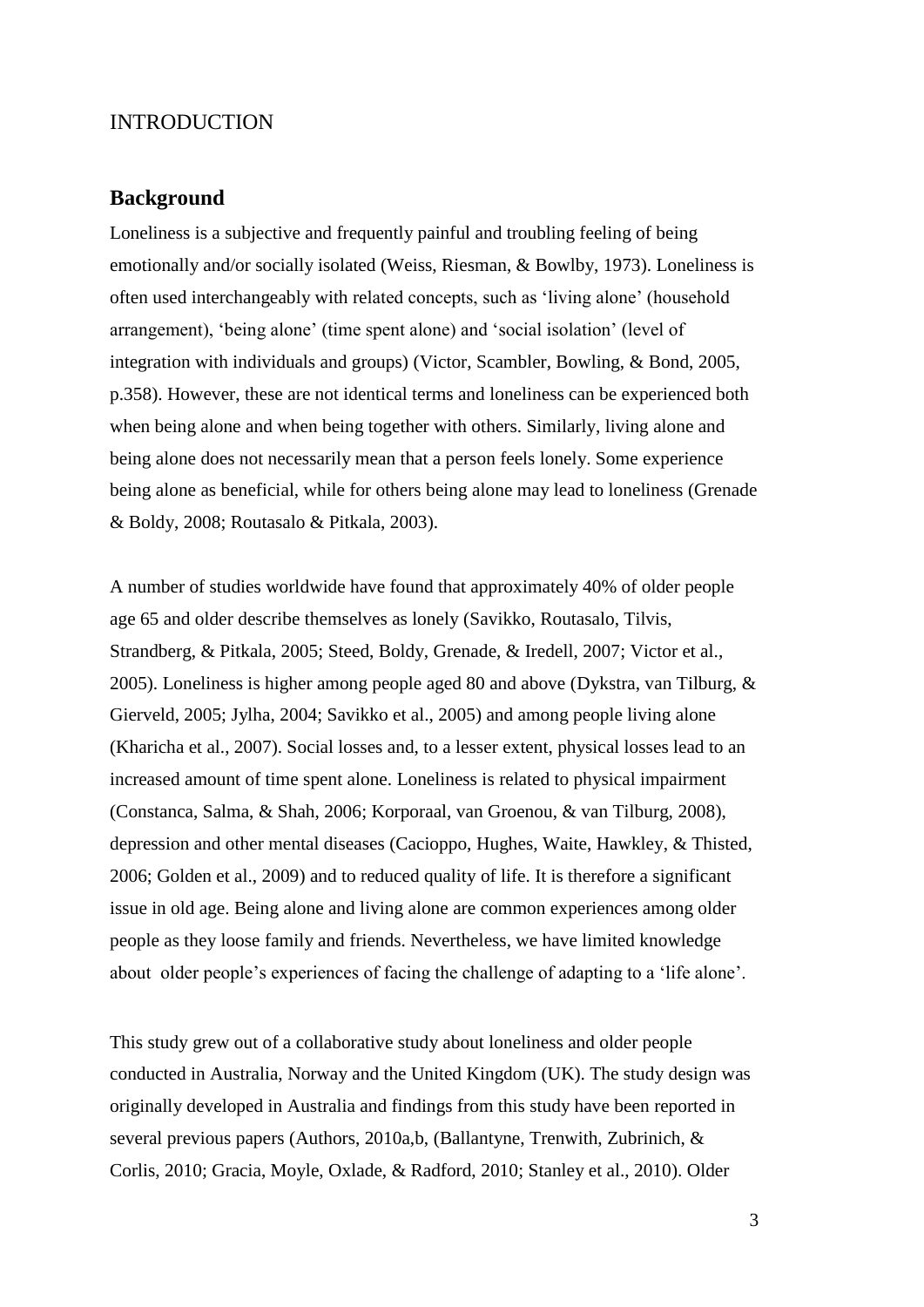participants who were willing to talk about loneliness in old age (but did not necessarily define themselves as lonely) were recruited and interviewed using the same sampling strategy and semi-structured interview guide across sites. Data were gathered and initially analyzed independently at each site.

The initial analyses suggested that there were both similarities and apparent differences across the data sets. Findings from the Norwegian study indicated that "lonely" and "not lonely" older people understood and talked about loneliness in strikingly different ways (Authors 2010c). In contrast, differences between "lonely" and "not lonely" participants were not initially reported in the Australian and UK findings. On the other hand, we were struck by the fact that a majority of the participants, whether or not they described themselves as lonely, talked about loneliness in relation to losses and how they managed losses. However, these issues were not explored in detail in the initial analyses in the UK and Austrailian data sets. We therefore decided to combine data from the three sites and explore these issues between "lonely" and "not lonely" in greater detail.

#### THE STUDY

#### **Aim**

The aim of this study was to explore older people's approaches to living a life increasingly characterized by losses and 'aloneness' and how this relates to loneliness.

#### **Design**

The study was a secondary analysis of qualitative data using an interpretative qualitative design.

#### **Participants**

The purpose of the sampling strategy was to secure maximal variation in age, gender, health status, living conditions, civil status and context [\(Patton, 2002\)](#page-20-8). A total of 78 older individuals participated in the study. Fifteen participants (mean age of 79 years) were recruited from Queensland, Australia, 33 in the UK (mean age of 81 years) and 30 in Norway (mean age of 85 years). Fifty-five women and 23 men were included.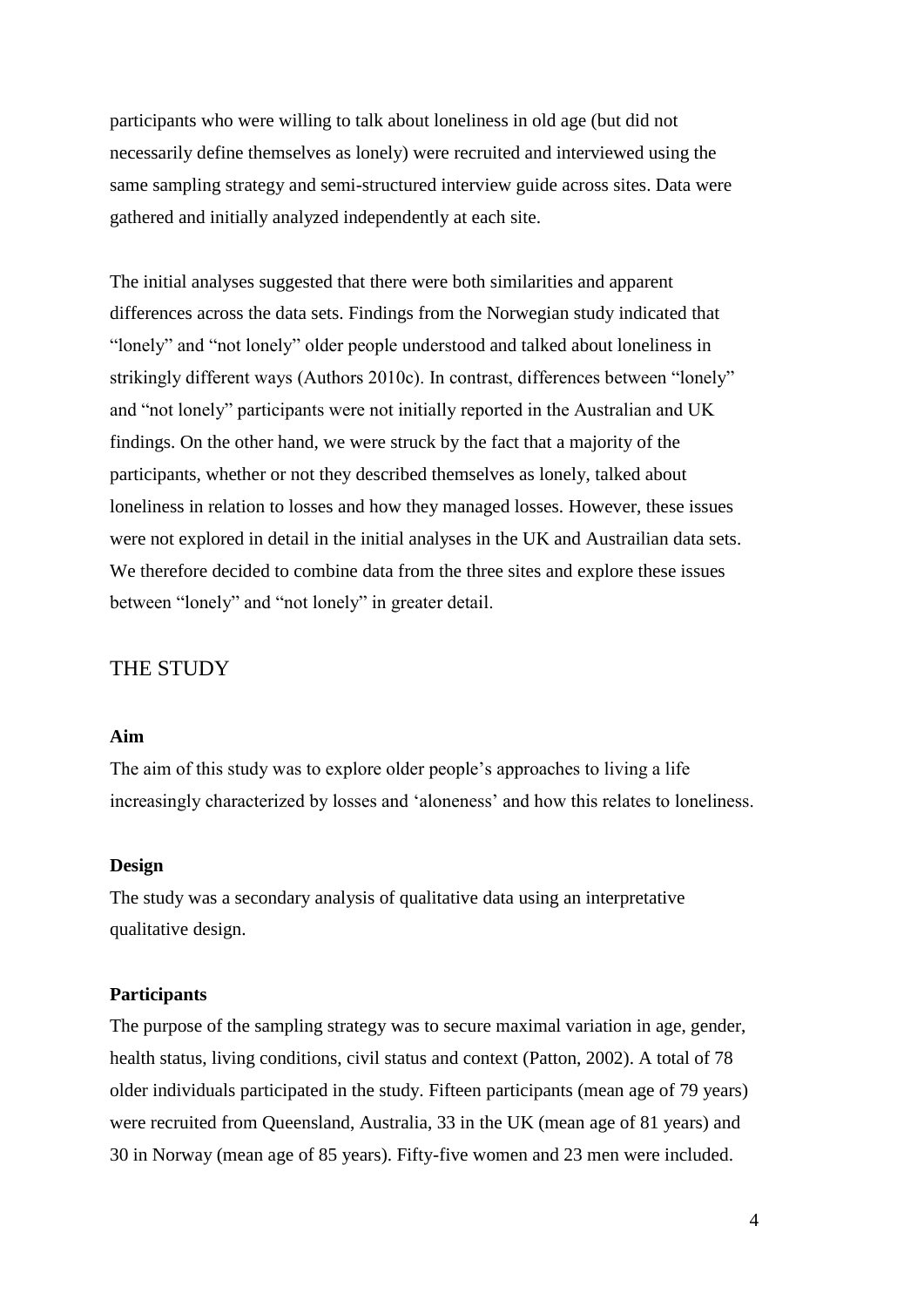The participants' health status varied from being healthy and therefore managing their daily living needs to living with severe health problems and in great need of help from health professionals or others. Twenty-six of the participants lived in long-term care, 19 lived in an independent living unit and 33 lived in private homes. A total of 67 of the participants were widows or widowers or had never been married and lived alone, whereas 11 lived together with a partner.

#### **Data collection**

Data were collected through in-depth interviews at three different sites and by three different interviewers, one in each country during autumn 2006 and spring 2007. During the interviews, the researcher asked questions about the respondents' understanding of the following theme: What do you consider loneliness to be? What factors do you think contribute to loneliness? What might the effects of loneliness be? How do you think older people manage loneliness? What might perceived barriers to managing loneliness be? What may help older people manage loneliness?

The interviews were conducted as a dialogue between the participants and the researcher, and the participants were invited to talk freely about each theme. The researchers asked the following types of clarifying questions: "Do you mean that…?" and "Can you tell some more about that…?" Several times during the interviews, the researchers summed up sections of the dialogue to confirm their understanding of the participants' descriptions. The interviews were transcribed verbatim and the Norwegian dataset translated to English for this study.

#### **Ethical considerations**

Ethical research committees from each site approved this study. The research process emphasized the principles of informed consent, protection from harm, confidentiality, anonymity and appropriate data storage [\(Denzin & Lincoln, 2005\)](#page-19-6). All participants received written information and signed an informed consent form before being included in the study.

#### **Data analysis**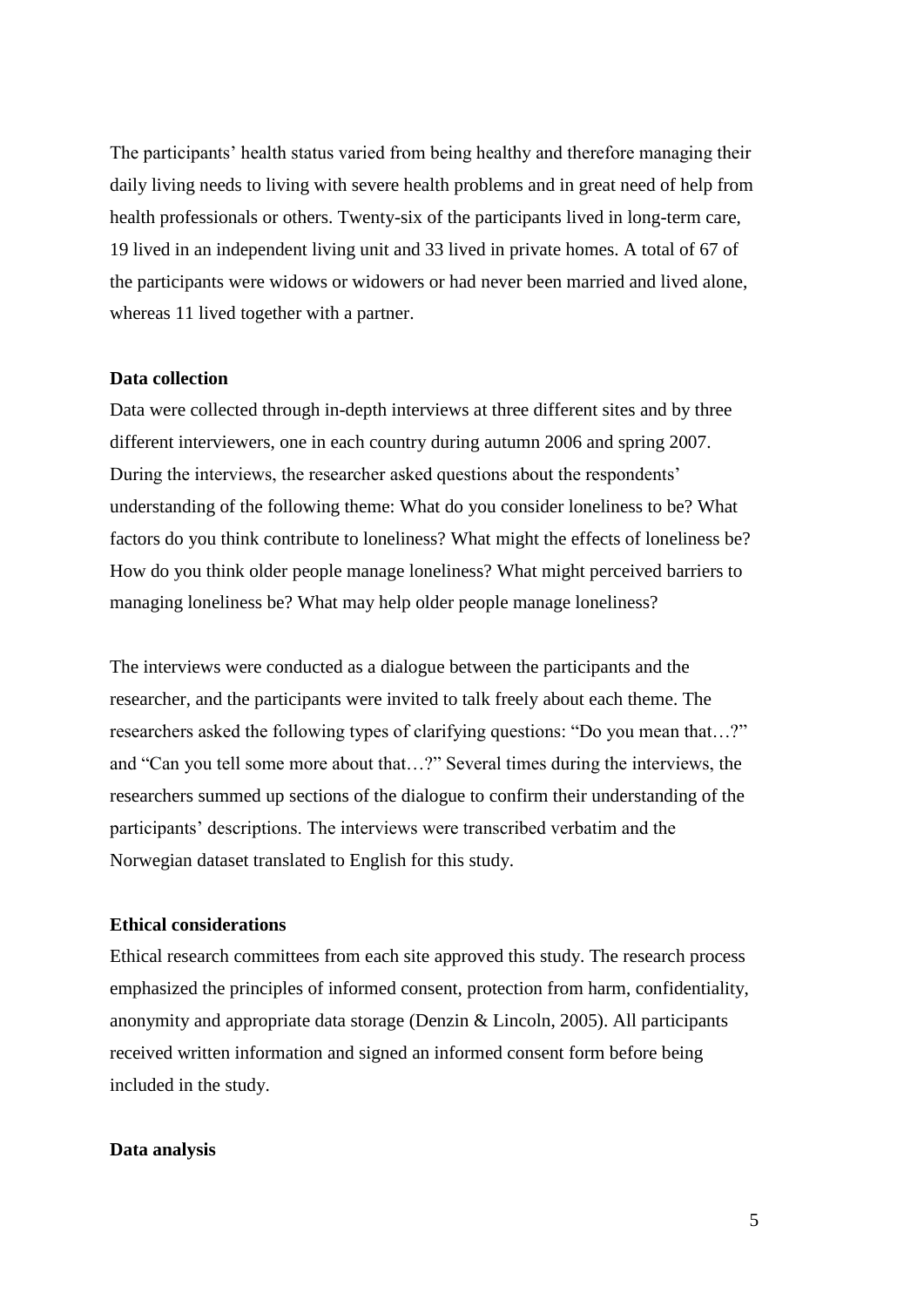The secondary in-depth analysis of the combined data set was guided by the analytical framework of Kvale [\(2007\)](#page-20-9). We first conducted an initial overall reading, looking for similarities and differences across the three data sets. This underscored that there were fundamental similarities in our data. Sixty-seven of the 78 participants lived alone. This provided us with an opportunity to explore in detail the participants' experiences of coping with this life situation. Secondly, we examined the Australian and the UK data to identify whether it was possible to separate lonely from not lonely participants in the same ways as in the Norwegian data set. Even if the participants never were asked directly if they felt lonely during the interview, those who did openly and freely spoke about their own experiences of loneliness and those who did not, spoke about loneliness in different terms. This enabled us to compare the experiences of the lonely with the not lonely. In the third step, meaning units and categories were generated across all interviews in the combined data set. This step confirmed that there were essential similarities in the experiences across the three data sets. Finally, an overall understanding of the experiences of lonely and not lonely participants was developed.

#### **Rigour**

To ensure comparability, we applied the same recruitment strategy and inclusion criteria across sites. We also worked collaboratively via regular conference calls and face to face meetings during all phases of this study, from designing the protocol through data analysis and reporting of findings. Differences across the sites were explored in detail in order to ascertain that they did not reflect differences in analytic strategy, but rather differences in opinion or experiences among participants. Direct quotations are used from each country (Norway=N, Australia=Au, UK=UK) to illustrate the general consensus of opinion that emerged from the interviews.

#### RESULTS

About 50% - can you insert a number here? of the participants described themselves as lonely and the rest as not lonely. During the interviews the participants paid significant attention to their losses. The impact of these losses and how they were managed seemed closely related to whether one experienced feelings of loneliness. The analysis revealed four central themes that characterized the participants' way of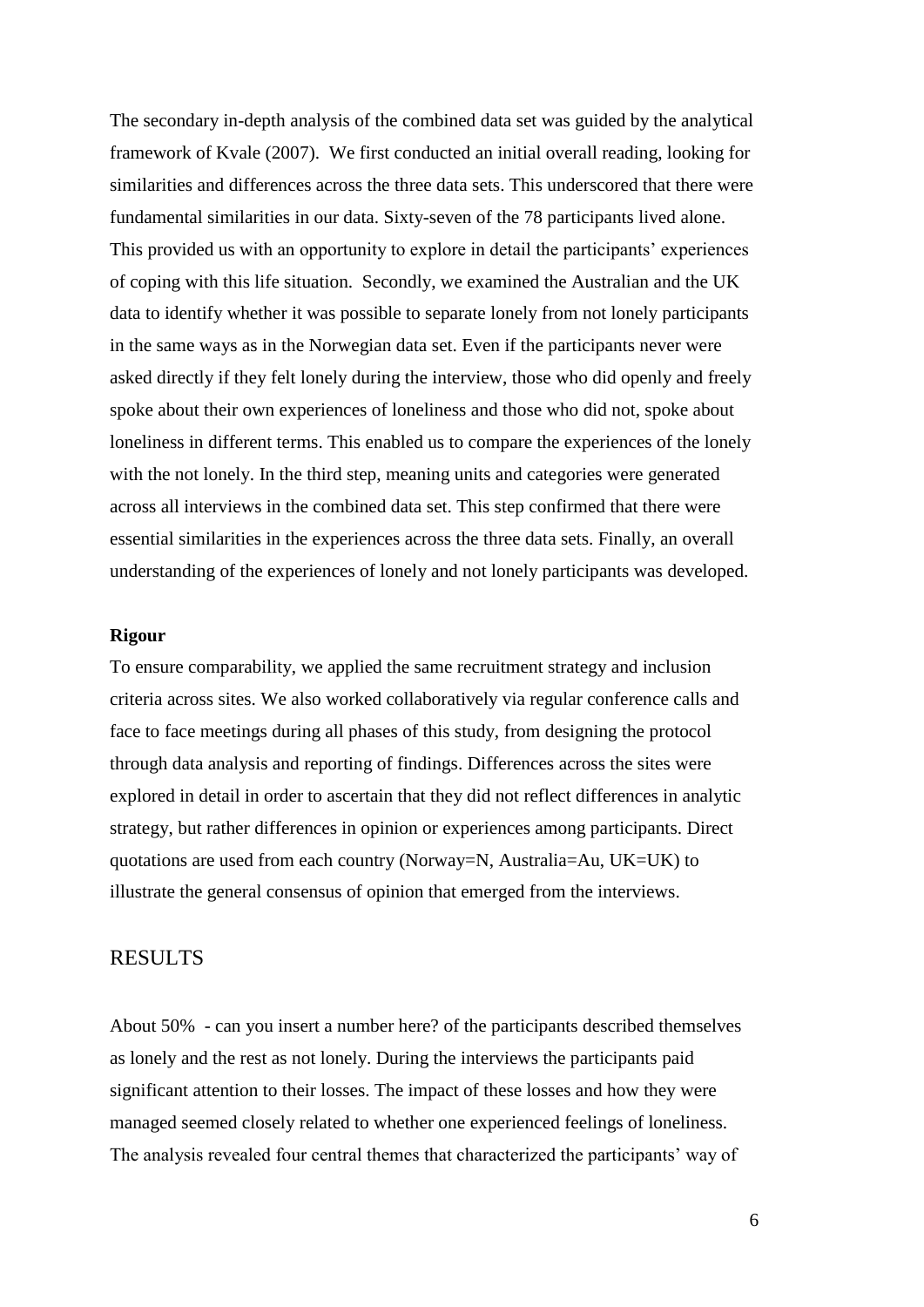talking about their manner of dealing with losses; the impact of losses, the importance of activities, relating to other people, and meaning in life. These themes were distinctly different for those participants who did not feel lonely, compared to those who did. Comparing and contrasting the findings further, we discovered that the experiences described by the two groups were 'mirror images' of one another (Table 1). They are therefore compared and contrasted in the following presentation of the findings.

An overall interpretation of the findings indicated that the core theme in terms of coping with losses could be described as adjusting to a life alone for the not lonely participants, and caught in loneliness and isolation for the lonely participants.

[table 1 insert about here]

#### **Accepting losses and moving on vs. being overpowered by accumulating losses**

The impact of losses was a central theme in the experiences of the participants. They primarily described two main types of losses: losses of social network and losses of physical strength. Nearly all participants described social losses, and they outlined in detail what the losses entailed and how it was to live through such losses. This "losing process" was painful and demanding and could be utterly burdensome:

As you grow older you get more and more ill, and you discover that your body isn't as good as it used to be. You lose your resilience, your strength and your balance *– even the mental balance … and*  then you lose your friends, all those you really care about die, one after the other (N)

Physical changes, such as reduced hearing and vision and a body that had become stiff or more easily fatigued hindered their ability to maintain contact with the outside world: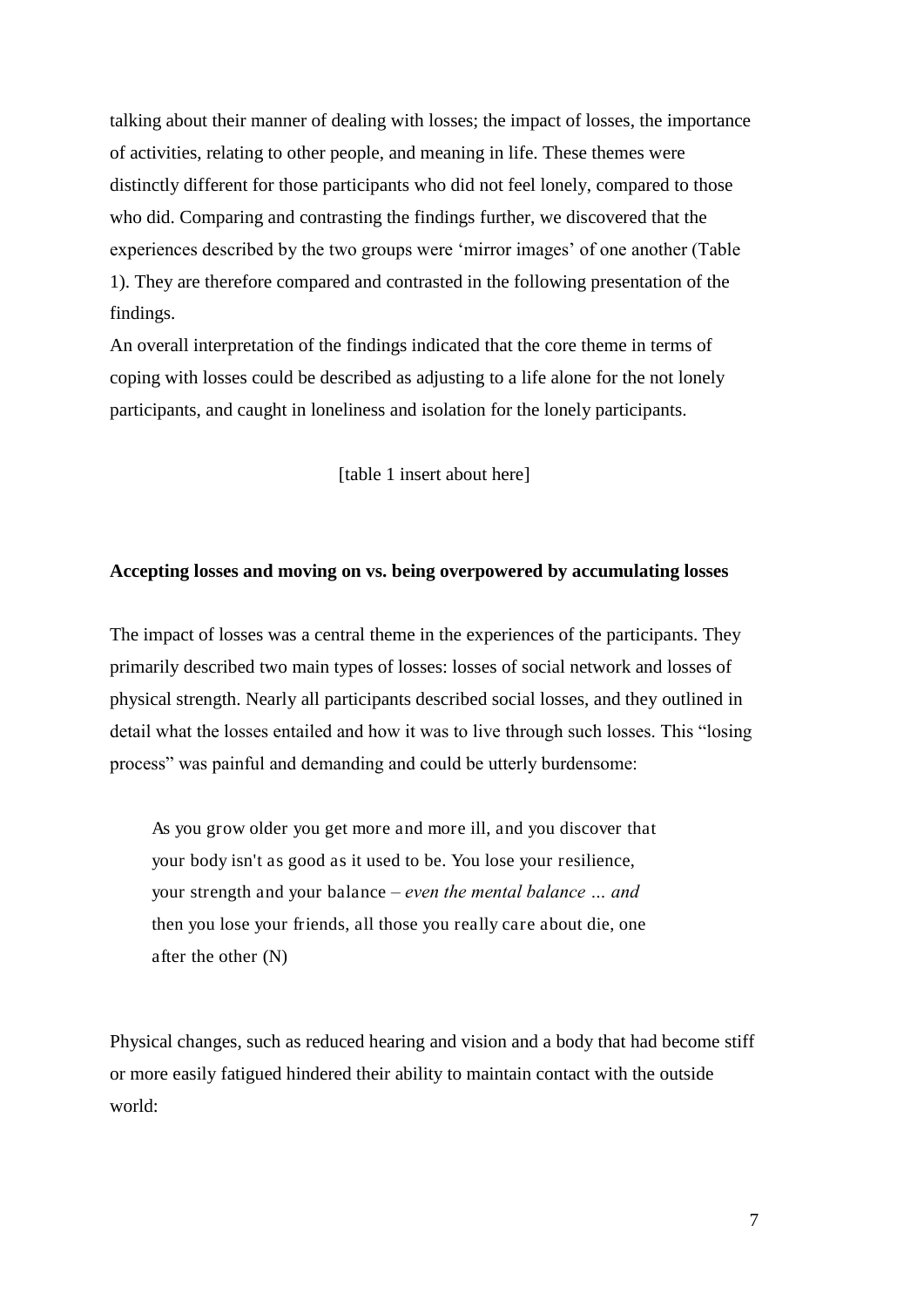I have not been outside my apartment the last two years; I only manage to go out on my terrace. (N)

The 'not lonely' participants seemed to cope well with these losses. It appears that one dimension of coping ability was related to the participants' fundamental view that such change was a natural part of the aging process:

I think that some older people actually accept it... this is how life is... when one becomes old. (N)

*Yes, I feel that's what life is all about, adapting to new conditions*  and well, the better you do it, the better for yourself. (Au)

In addition, they seemed to have a very relaxed view of what life was all about:

*..both of us are going to go within a few years, I'd say. You know, you can count on that. But it's a matter of keeping yourself happy and healthy and just enjoying life. You've got to bear in mind that*  this is not a rehearsal, this is all you get in life, this is it. (Au)

However, for the 'lonely' participants, the "losing process" had a paralyzing effect. They were unable to adapt; they felt caught in a life situation that they were unable to manage. They seemed to have given in and were overpowered by the losses:

Losing your loved one is the main thing. That is the main thing, and then friends....all your friends are gone, and all my family have gone, so, I mean, you feel as if you are on your own, an island of your own. (UK)

#### **Staying committed to activities vs. being unable to carry on with activities**

The importance of maintaining activities was a second major theme. The participants' descriptions seemed to be related to their ability to stay committed to different kinds of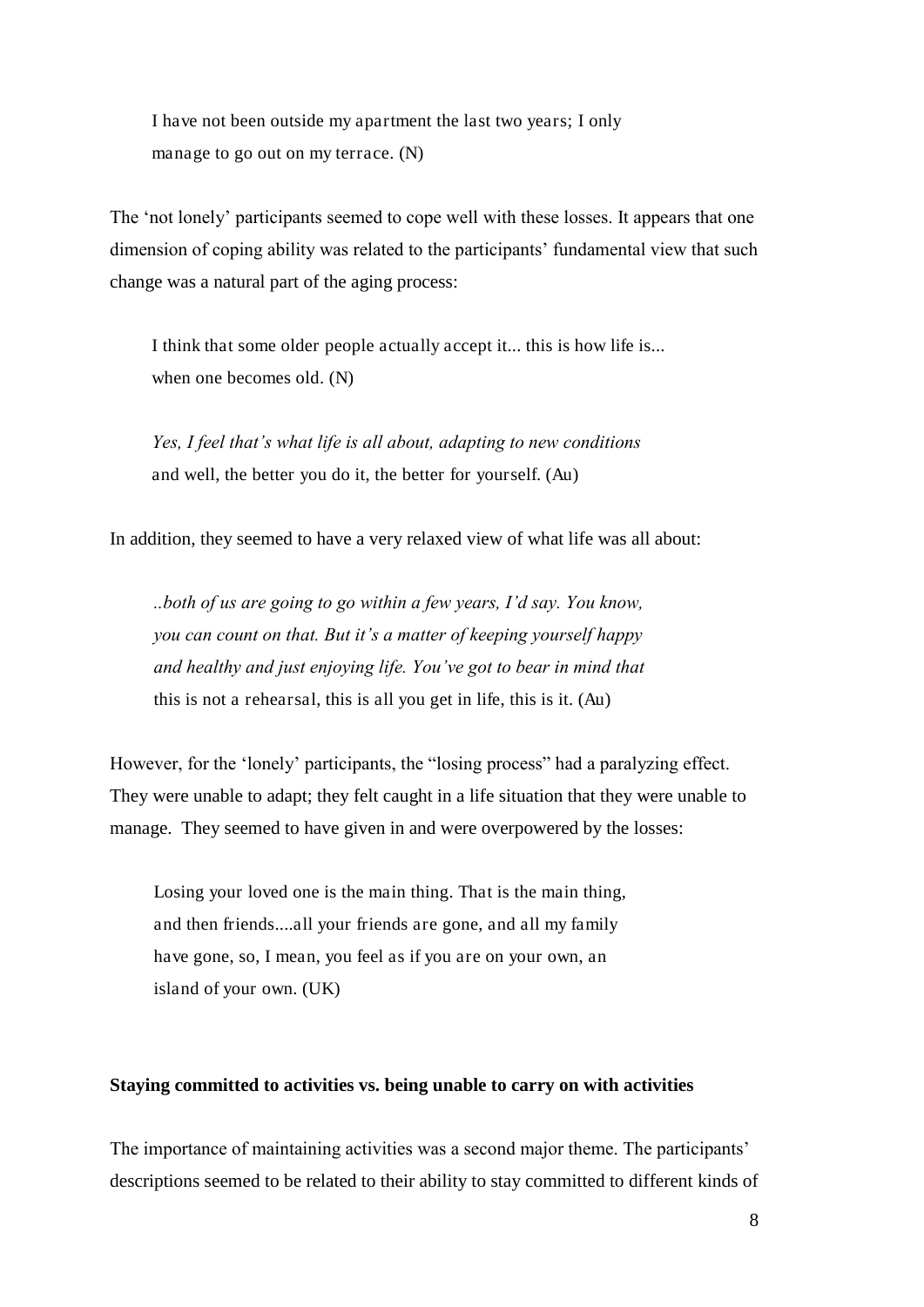activities. The 'not lonely' participants talked at length about how important it was to keep committed and active in everyday life. These participants described themselves as active and outgoing.

During the interviews, they described a variety of individual and group activities. For example, they seemed to be content doing a range of solitary everyday activities. Activities such as, doing housework, cooking, and gardening seemed to be important ways of keeping active. Housework was not necessarily looked upon as their favorite activity but was considered to be a normal aspect of being an independent person.

Staying committed to a hobby was one of the most frequent strategies participants discussed for combating loneliness. Hobbies could be solitary, but in many cases, hobbies were activities that brought them in contact with other people, such as attending meetings in clubs, being part of a theatre group or participating in a physical exercise group:

I have never sort of been what you call l*onely because I've always*  been occupied in craftwork and all that sort of thing. I keep busy and *don't get lonely. (Au)*

Another important activity seemed to be oriented towards keeping oneself mentally active, including reading books or newspapers and doing crossword puzzles. Newspapers and books were important to them, but reading books was often mentioned as an activity with unique potential:

...to read a good book, that can bring you far away. (N)

Participants maintained these activities not only because they enjoyed doing them, but also because they were eager to do them in an effort to prevent dementia:

*I think that loneliness comes before the Alzheimer's. I think that brings on the Alzheimer's in the person, and they tend not to want to*  do things with themselves. (UK)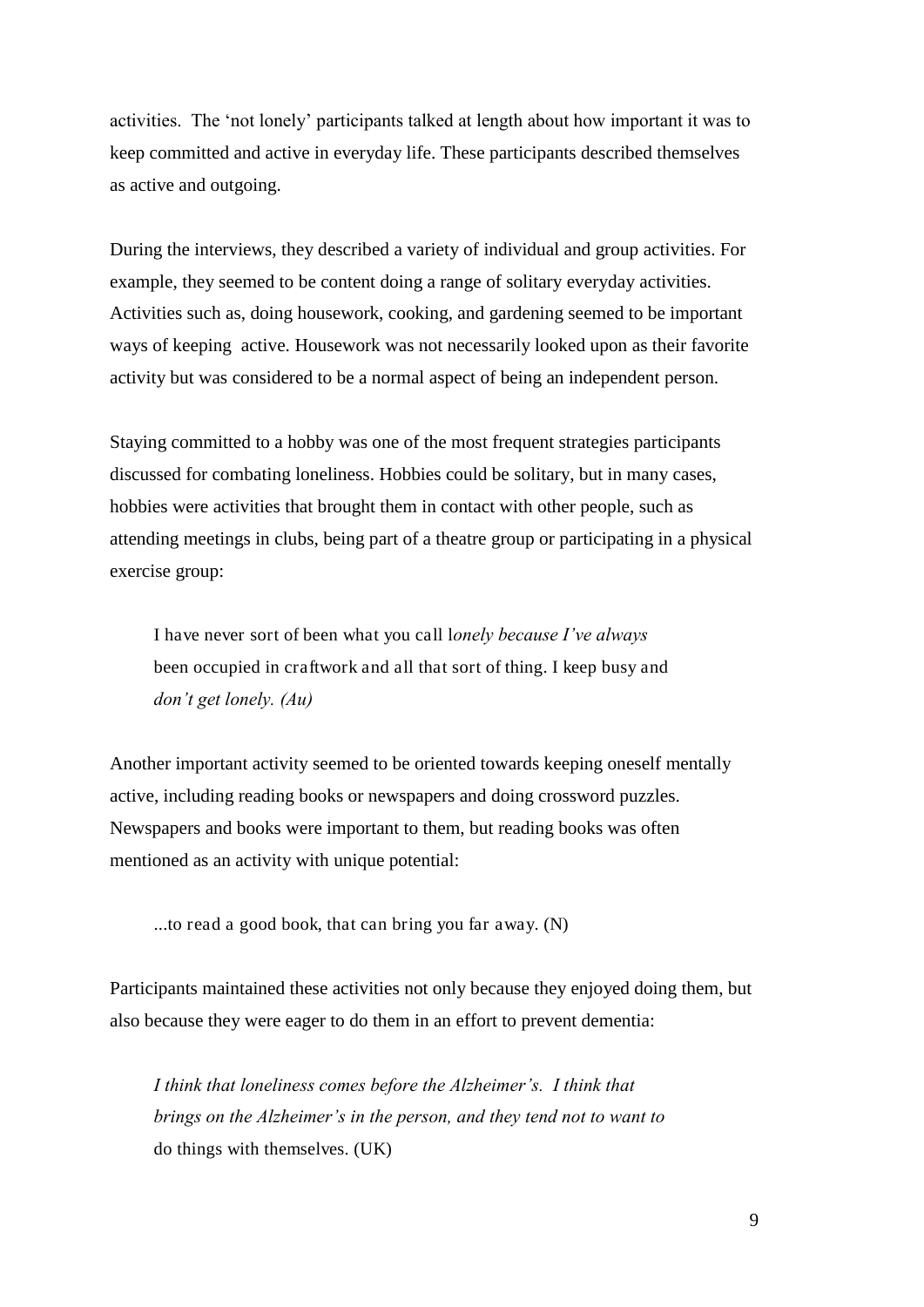In addition to staying mentally fit, many participants were very eager to remain physically fit. They walked or participated in physical activities, such as golf or swimming.

In contrast, the 'lonely' participants described their situation in a very different way. They spoke openly about having nothing to do, even in situations where they lived in communities or institutions where activities were frequently offered and where there were a variety of people to engage with. The following person lived in a retirement village:

*Having nothing to do is the worst part of it. That's what I find the*  worst part of here. (Au)

Further, they described that it was not a lack of desire that kept them from participating in activities but, rather, a loss of confidence in themselves:

I lost my confidence, you see, to go, that is the problem, you see. I am scared, I am afraid to go down the line. (UK)

#### **Staying connected to other people vs. being isolated from other people**

A third central theme was how participants related to other people. Staying connected seems to be a crucial dimension of whether one experiences loneliness. Participants mentioned having good relationships with their family as one of the most important things in their lives. The importance of family was visible in all interviews. However, the 'not lonely' participants did not seem to be as dependent on their families for social interaction and expressed that they easily understood why the contact was limited. They were very aware that their children were busy. For these participants, an important strategy was to not expect too much from their closest family. They expressed an attitude of not leaning too heavily on their closest family members but, rather, focusing on social activities outside of their families.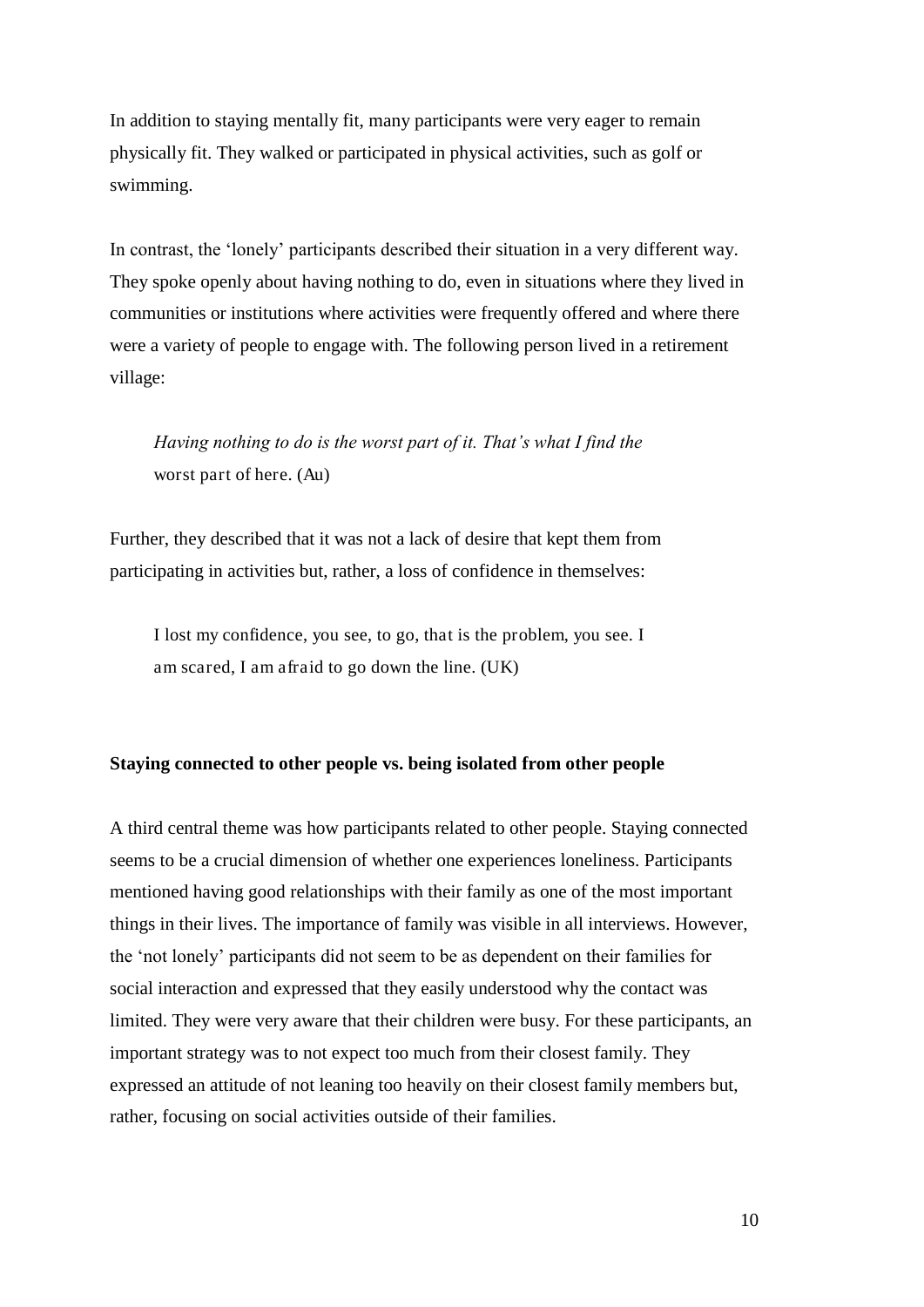One important aspect of staying connected with family, friends and others was the ability to use the telephone. Having a telephone was one of the most visible and most used "lifelines" to other people. Making a call was easy, and participants did not have to engage in extensive preparations; they could simply dial the number. A good, long talk with others could make them happy and confident and could support the experience of connection.

In addition to balanced contact with their family and friends, the 'not lonely' participants maintained a particular sense of self:

I am naturally outgoing, I speak to people without being spoken to first. (UK)

*I just can't conceive being lonely because, as I said*, I have always been outgoing. (Au)

Another interesting nuance described by the 'not lonely' respondents was that they did not socialize primarily for their own sake, but for the sake of others. They revealed a committed interest in other people:

I do have a theory on that. I think if only people got out and helped other people more, or thought of people rather than themselves, they *wouldn't be quite so lonely. (Au)*

In addition, these participants were not only able to connect with other people but were also able to connect to today's society. They were avidly interested in what was going on in their communities, in their country and in the world at large. They were eager to follow the news via radio or television, and they read newspapers.

However, staying connected with other people was a challenge for many of the participants. The 'lonely' strove and struggled to stay connected, yet they never felt that they were truly part of the social world around them. They felt excluded and unable to connect, while simultaneously waiting for others to connect to them.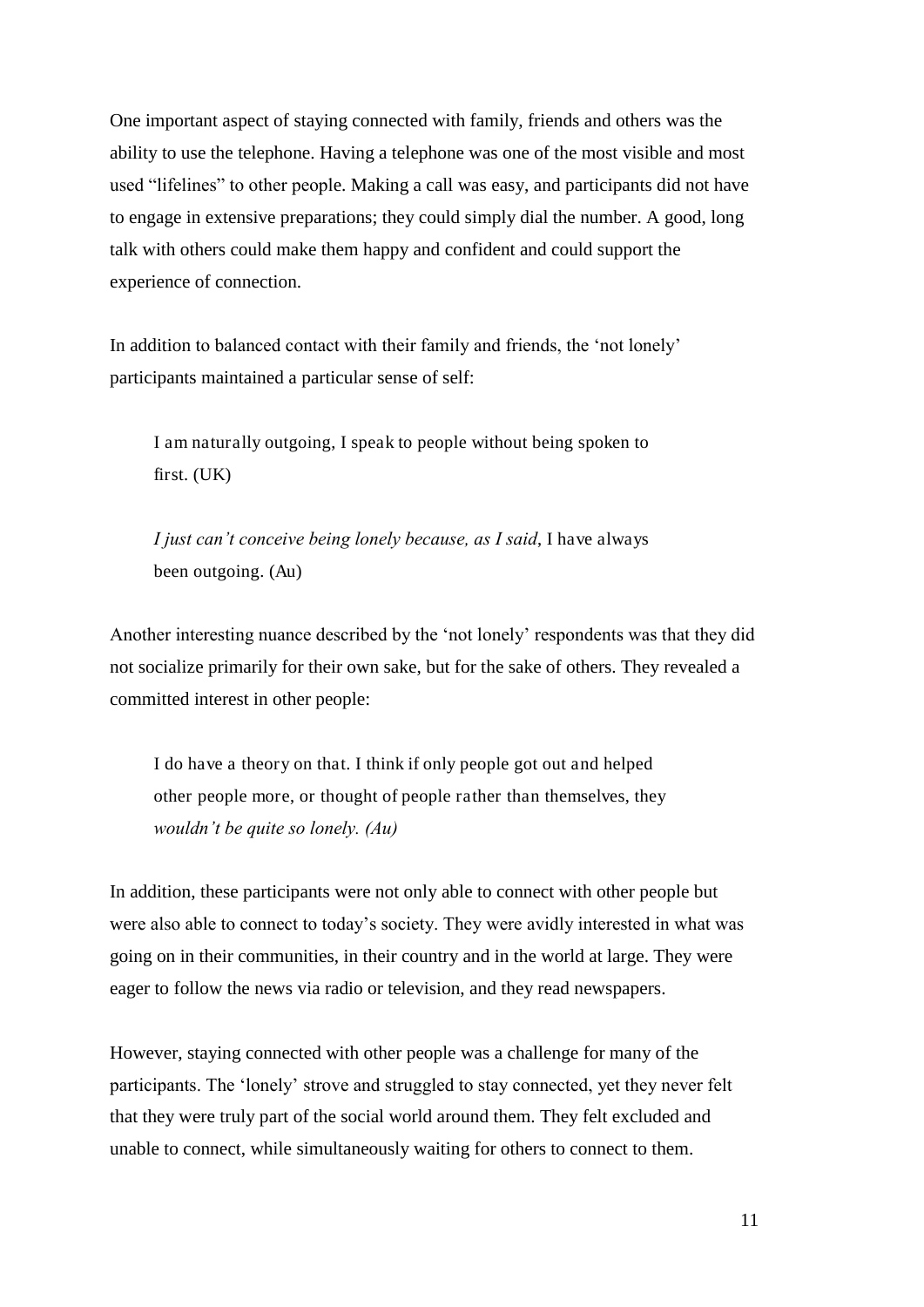An important dimension of participants' feelings of disconnectedness seemed to be related to a lack of ability to reach out to others:

Being in any situation where you feel...nobody can reach you, and *you can't reach anybody... Where you feel that there is no escape,*  and you just feel alone and nobody can help you in it. (UK)

There seems to be no hope for connection, either initiated by the lonely person or initiated by others. These participants longed for more contact and waited all the time for others to make contact; and it was hard to understand why their family or friends so seldom visited or called.

#### **Creating a meaningful life in one's own company vs. a life alone is an empty life**

A fourth central theme related to the ability to maintain a meaningful life despite living alone. Living alone, as many of our participants did, was experienced and dealt with very differently. The 'not lonely' participants described themselves as being happy or content in their own company:

I have to say that I do thrive in my own company, and that is not the case for everyone, I think. (N)

In addition, for some of them living alone was actually viewed as something beneficial. The benefits of living alone were described in different ways, including a sense of freedom in terms of both doing practical things and occupying one's own mind. The following quote illustrates this sentiment:

Yes, I think that some people like to live alone; they think it is nice and peaceful. I like to sit here watching my TV and not be dependent on setting the table for someone, or do the laundry for another person or *do this or that or …(N)*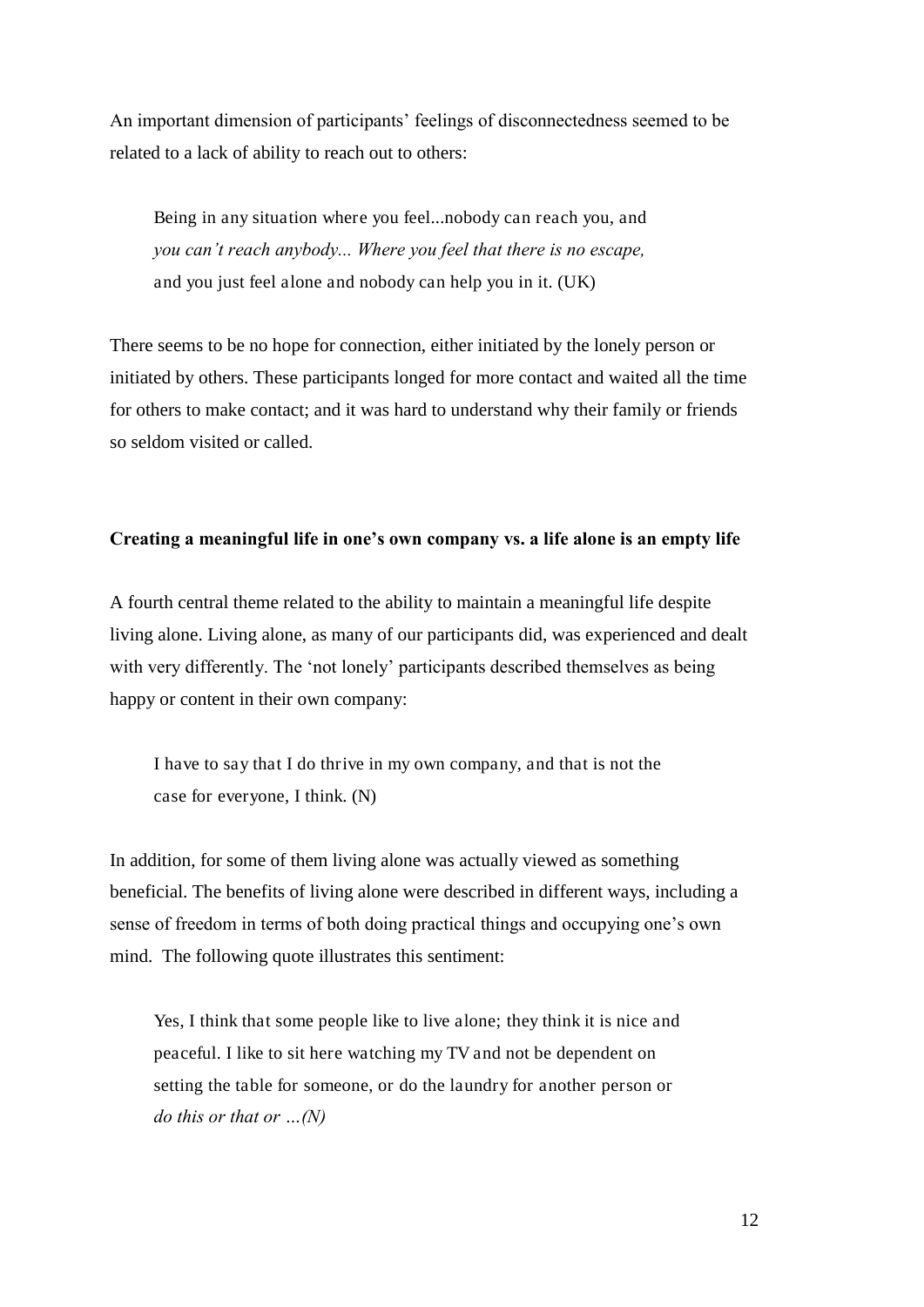One dimension of this ability to be content in one's own company seemed to have something to do with the fact that these participants did not need to be the focus of other people's attention all of the time:

*I'm not a person that feels deserted or needs* somebody around all the time. (AU)

One interesting aspect of this ability to thrive alone was an ability to transcend physical aloneness. These participants seemed to be able to "socialize" in a solitary situation. They were alone, but at the same time together with important others. They experienced this "togetherness with others" by recalling good memories. Several of the respondents described how they actively brought back good memories; by recalling these memories, they felt that they were not alone. In fact, they reported feeling the opposite; they felt part of some kind of relationship:

It has something to do with your manner of thinking. You can think of things, which have happened years ago. In a way, you then are together with those persons. I recall things I have done which are nice, holidays, journeys, family gatherings ...(N)

In contrast, the 'lonely' participants described their life alone as being very demanding. It seemed like they were no longer able to create any meaning in their everyday lives:

It is all very pointless... There is nothing that you can do about [it].... Definitely, getting up every morning and going to work...that sort of kept you going, and coming home and there were always things to do, and things that you were told to *do! But that doesn't happen*  now... so even if I feel like going out and pottering about... I don't do it... It is very pointless. (UK)

It seemed like their lives alone were an empty life, and they were not content or satisfied by their own company. They described a life that was boring and meaningless: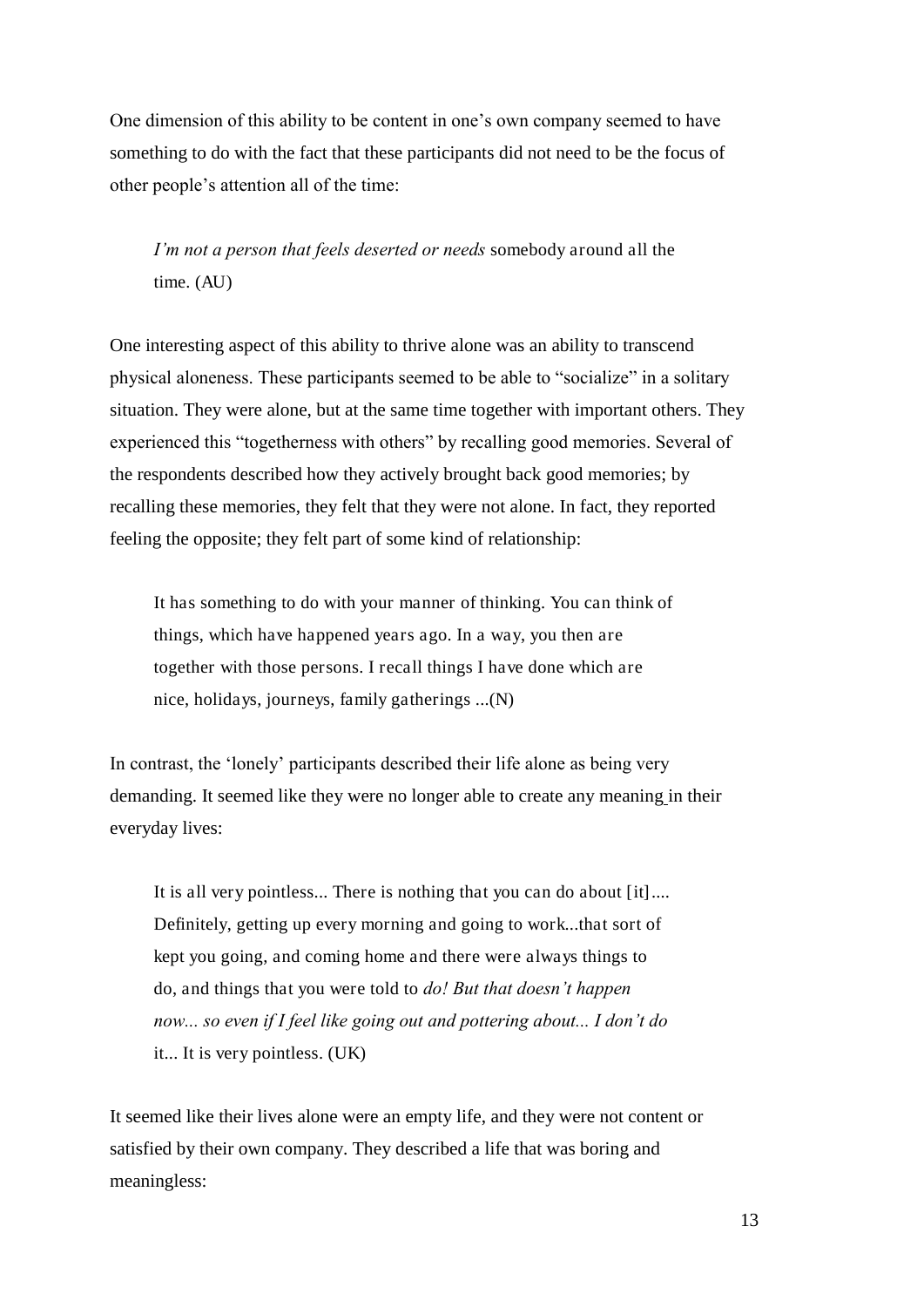I get so bored I could bloody scream. (UK)

#### **Overall interpretation**

Our findings indicate that older people's interpretations of losses in their life impact significantly on whether they experience loneliness or not. The understanding of losses as a natural part of aging and an ability to create meaning in their everyday lives despite losses seem fundamental to their ability to maintain activities and social contact. The overall interpretation is that they are adjusting to a life alone. In contrast, the experience of being overwhelmed by losses and lacking the ability to create meaning in everyday life seem fundamental to the experiences of the lonely participants. The overall interpretation is that they feel caught in a life of loneliness and isolation.

#### DISCUSSION

This study found that losses and loneliness seem related in old age. We identified two distinct patterns of coping with losses, one of which seemed related to the experience of loneliness and the other related to not being lonely. These two patterns may contribute to explain why approximately 40 % of older people experience loneliness and 60% do not [\(Borg, Hallberg, & Blomqvist, 2006;](#page-19-7) [Savikko et al., 2005;](#page-20-2) [Victor et](#page-21-1)  [al., 2005\)](#page-21-1). Our findings are in part consistent with several other studies that have found that older people cope with their life situation in spite of living alone or experiencing losses [\(Nygren, Norberg, & Lundman, 2007;](#page-20-10) [Schnittker, 2007;](#page-20-11) [Tiikkainen, Leskinen, & Heikkinen, 2008\)](#page-20-12). On the other hand, we found that not all participants experienced the ability to cope with accumulating losses and that they were more likely to experience loneliness.

A most striking finding in our study is the specific and important differences between the 'lonely' and the 'not lonely' participants with regard to how they understood and dealt with losses in their lives. The 'lonely' participants' descriptions of how it felt to be lonely are in line with descriptions in other qualitative studies about loneliness [\(Dahlberg, 2007;](#page-19-8) [Graneheim & Lundman, 2010;](#page-19-9) [Heravi-Karimooi, Anoosheh,](#page-20-13)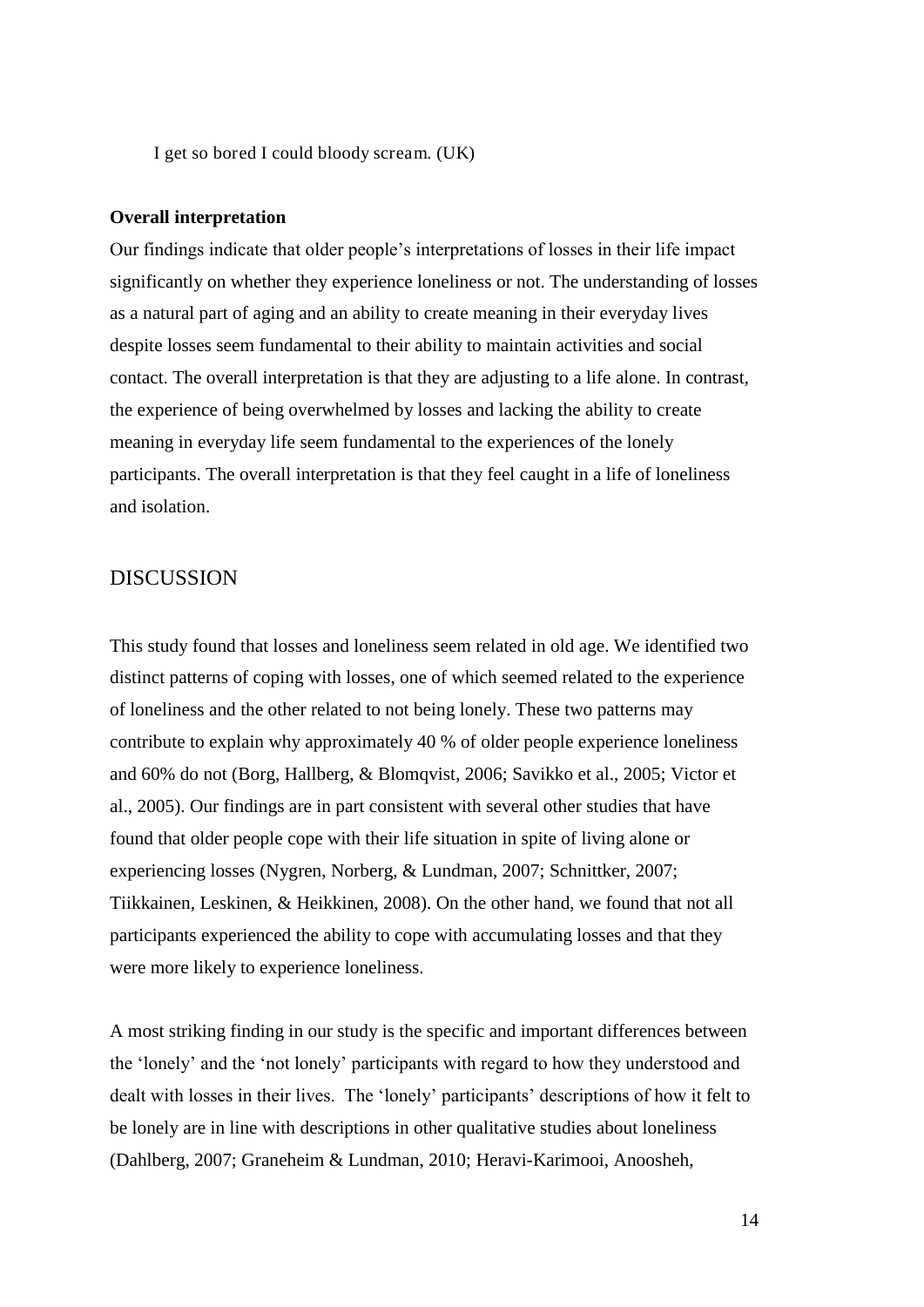[Foroughan, Sheykhi, & Hajizadeh, 2010\)](#page-20-13). Furthermore, the outline of loneliness as feeling isolated from others and a feeling of emptiness fit very well with the definition of loneliness given by Weiss and colleagues (1973).

The findings in this study underline the importance of identifying people who are lonely so that opportunities to address this feeling can be promoted. However, identifying lonely people is challenging for several reasons. First, one cannot rely on simplistic interpretations like; a person living alone is lonely and a person living with others is not lonely [\(Routasalo & Pitkala, 2003;](#page-20-1) [Schnittker, 2007;](#page-20-11) [van Baarsen,](#page-21-2)  [Snijders, Smit, & van Duijn, 2001\)](#page-21-2). Second, the literature indicates that loneliness might be looked upon as private [\(Stanley et al., 2010\)](#page-20-7) or as a stigma [\(de Jong](#page-19-10)  [Gierveld, 1998;](#page-19-10) [Donaldson & Watson, 1996;](#page-19-11) [Griffin, 2010\)](#page-20-14). In a study in the United Kingdom, 23% of the respondents replied that admitting that one was lonely was embarrassing [\(Griffin, 2010\)](#page-20-14). A consequence of defining loneliness as something private or as a stigma may therefore be that lonely people in many cases will not admit or tell other people that they are lonely. However, our findings suggest that if older people are invited to talk about loneliness in an atmosphere of acceptance and trust, they will admit and describe their loneliness as well as express a need for help to break out of this painful state (Authors 2011).

The strong relationship between losses and potential loneliness that we found in this study suggests that health care professionals need to be aware of older people who experience losses, such as becoming widowed or experiencing major health problems. Other research also suggests that older people experiencing such losses are particularly vulnerable to loneliness [\(Dykstra et al., 2005\)](#page-19-0). In such situations it would be of great importance that health professionals identify a possible loneliness trajectory at an early stage, before it develops into a chronic state. For instance, by looking for signs such as not being able to engage in anything, not seeing the meaning of doing anything or just feeling bored or useless, might help identify people in danger of experiencing distressing loneliness. Furthermore, our findings indicate that there is a need of being particularly aware if a person's everyday activities change, such as withdrawing from social activities or loosing interest in hobbies or other activities as this may indicate the person may be lonely.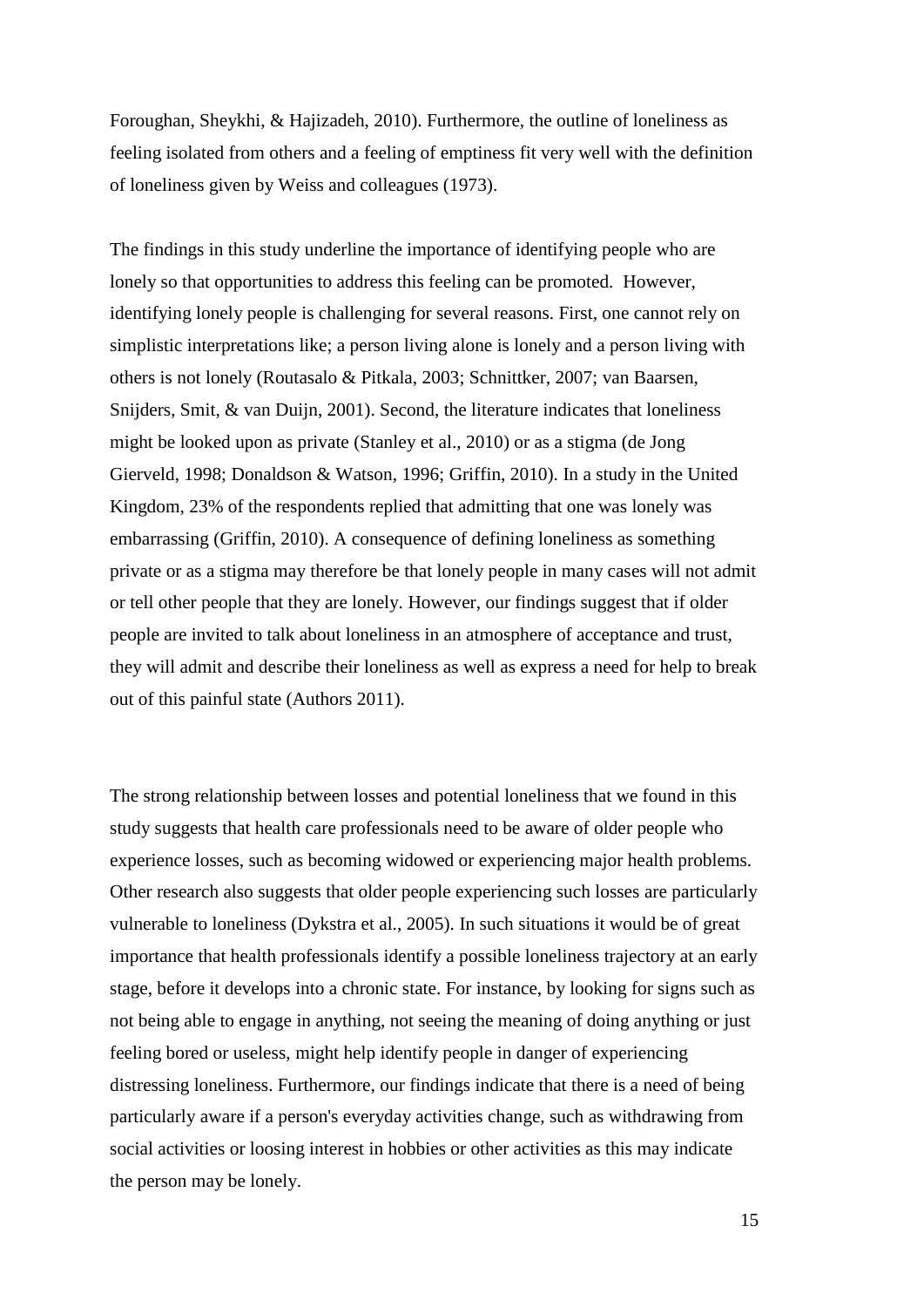According to the literature, developing effective interventions to prevent loneliness is challenging. Reviews of empirical research conclude that there is very little evidence to show that available interventions help [\(Cattan, White, Bond, & Learmouth, 2005;](#page-19-12) [Findlay, 2003\)](#page-19-13). However, there is some suggestion that bringing people together into groups may assist. For example, Cattan et.al. [\(2005\)](#page-19-12) indicate that group activities with educational and supportive input might be effective in reducing loneliness. Martina and Stevens [\(2006\)](#page-20-15) developed a friendship enrichment program among older women. Nine to 10 months after baseline, loneliness was reduced for both the intervention and control group and both groups continued to experience loneliness. Such research demonstrates the challenges of loneliness and a need to understand its trajectory,

Other studies indicate that focusing not on loneliness, but rather on substantial themes or interests might be a doorway to alleviate loneliness. A recent study by Savikko et al. [\(2010\)](#page-20-16) confirms that group activities like art and inspiring activities, group exercise and discussions or therapeutic writing and group therapy, led to reduced loneliness among older people 75 years and older. This is in line with some of the proposals put forward in a newly published report from the UK [\(Griffin, 2010\)](#page-20-14), which highlights five different measures to improve loneliness; psychological therapy, befriending schemes, technology, volunteering and social network interventions [\(Griffin, 2010,](#page-20-14)  [pp., 24 - 29\)](#page-20-14). These findings are relevant to two aspects of our findings. First, the finding that the 'not lonely' people tend to focus on other people's situation instead of their own, suggests that inviting older people to participate in volunteering activities might be a good strategy to fight loneliness. Inviting or stimulating people to get actively involved with others rather than being passive receivers of "social support services" might promote their engagement with society and provide experiences of a more meaningful life.

Second, strengthening older people's ability to keep up social ties by the use of technical devices, such as the telephone and newer communication technology, seems important. Telephone is a technological device that this generation is familiar with and that some of the participants used effectively to stay connected. Others did not have the initiative to use the telephone when feeling isolated or did not want to bother their families. However, there might also be possibilities to learn to apply other modern

16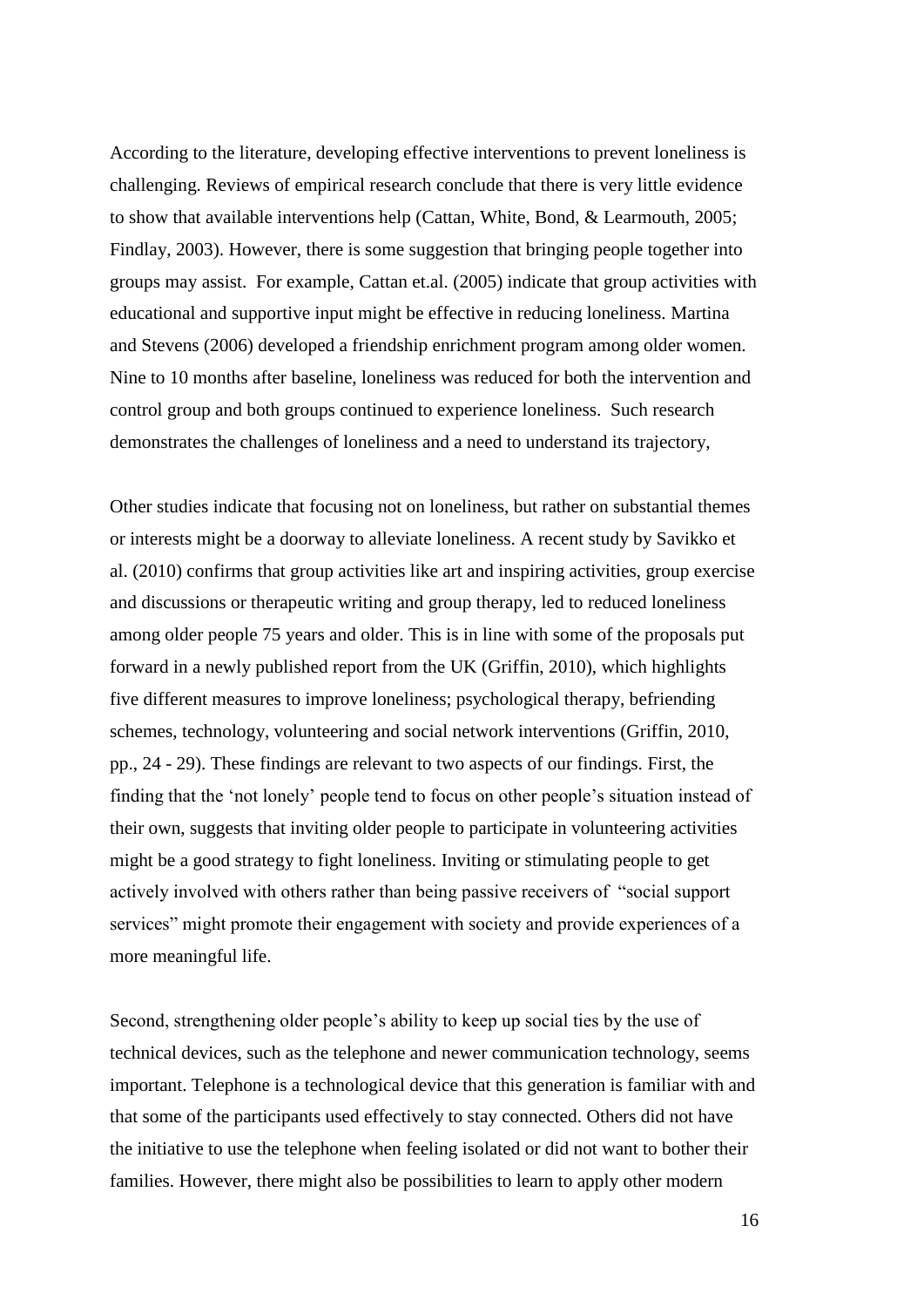technologies. A pilot study from Australia indicates that older people may benefit from the use of Internet as a befriending possibility [\(Ballantyne et al., 2010\)](#page-19-4). By learning to use a computer and getting help to put up a personal profile, the participant described less loneliness and pleasure in being able to connect to other people around the globe. Especially at times when loneliness was temporally demanding, like in late evenings or at night, there was always someone out there to chat with.

We may also learn something from the not lonely participants' positive and proactive attitude. The first step might be to become aware of one's attitudes and strategies. A pilot test of a print-delivered intervention indicates that information about the importance of staying in touch with people, connecting to the local community, adjusting to lifestyle changes, dealing with the personal side of loneliness and time management, was important [\(Gracia et al., 2010\)](#page-19-5). Developing good and informative print-delivered information about loneliness and social isolation might therefore be a strategy worth developing further. As loneliness is a complex and individual experience, there is not one way or one intervention that will fit all.

#### **Methodological strengths and limitations**

A strength of this study was that we used an identical design and recruitment strategy in the three study sites to generate a large data set of rich qualitative interviews that could be combined to explore the question of loss and loneliness across the three international sites. Furthermore, this secondary analysis study grew directly out of findings in the primary studies and therefore represents a further in-depth exploration of a research question generated on the basis of the original data. In spite of these strengths there were several weaknesses. The sample was recruited among the white majority population in the three countries and the findings do not represent the experiences of ethnic minorities. We did not collect data about depression among the participants and consequently were unable to explore whether the lonely participants might have been depressed. Furthermore, we did not have sufficient data to explore whether it was the more physically and/or mentally ill, or institutionalized participants who primarily experienced being lonely and isolated.

#### **CONCLUSION**

17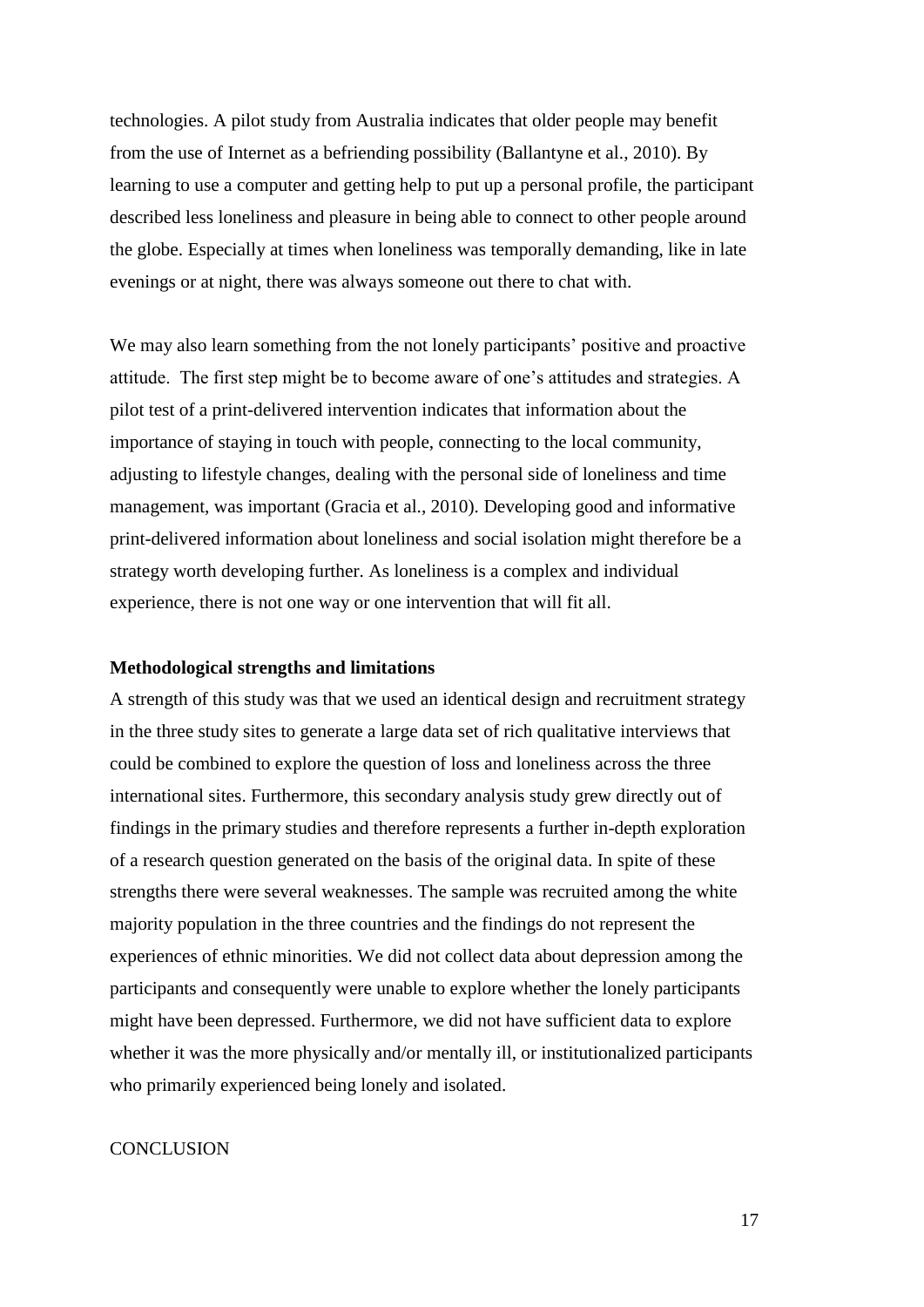This study suggests that there are important differences between how 'not lonely' and 'lonely' participants' understand and cope with a life situation of being increasingly alone due to losses. The 'not lonely' viewed losses as normal, participated in activities, connected to other people and thrived in their own company. The 'lonely' participants were overwhelmed by their losses, had problems finding meaningful activities and difficulty keeping up social relations.

<span id="page-19-13"></span><span id="page-19-12"></span><span id="page-19-11"></span><span id="page-19-10"></span><span id="page-19-9"></span><span id="page-19-8"></span><span id="page-19-7"></span><span id="page-19-6"></span><span id="page-19-5"></span><span id="page-19-4"></span><span id="page-19-3"></span><span id="page-19-2"></span><span id="page-19-1"></span><span id="page-19-0"></span>The findings have implications for nursing. The contrasting descriptions presented in the findings may help us to identify lonely older people in need of help, and to develop targeted interventions to alleviate loneliness. Nurses need be aware of older peoples' experiences of the losses associated with the ageing process. In particular, paying attention to changes in commitment to activities and connections to other people might help identify older people in need of more directed care to deal with changes and losses in late life.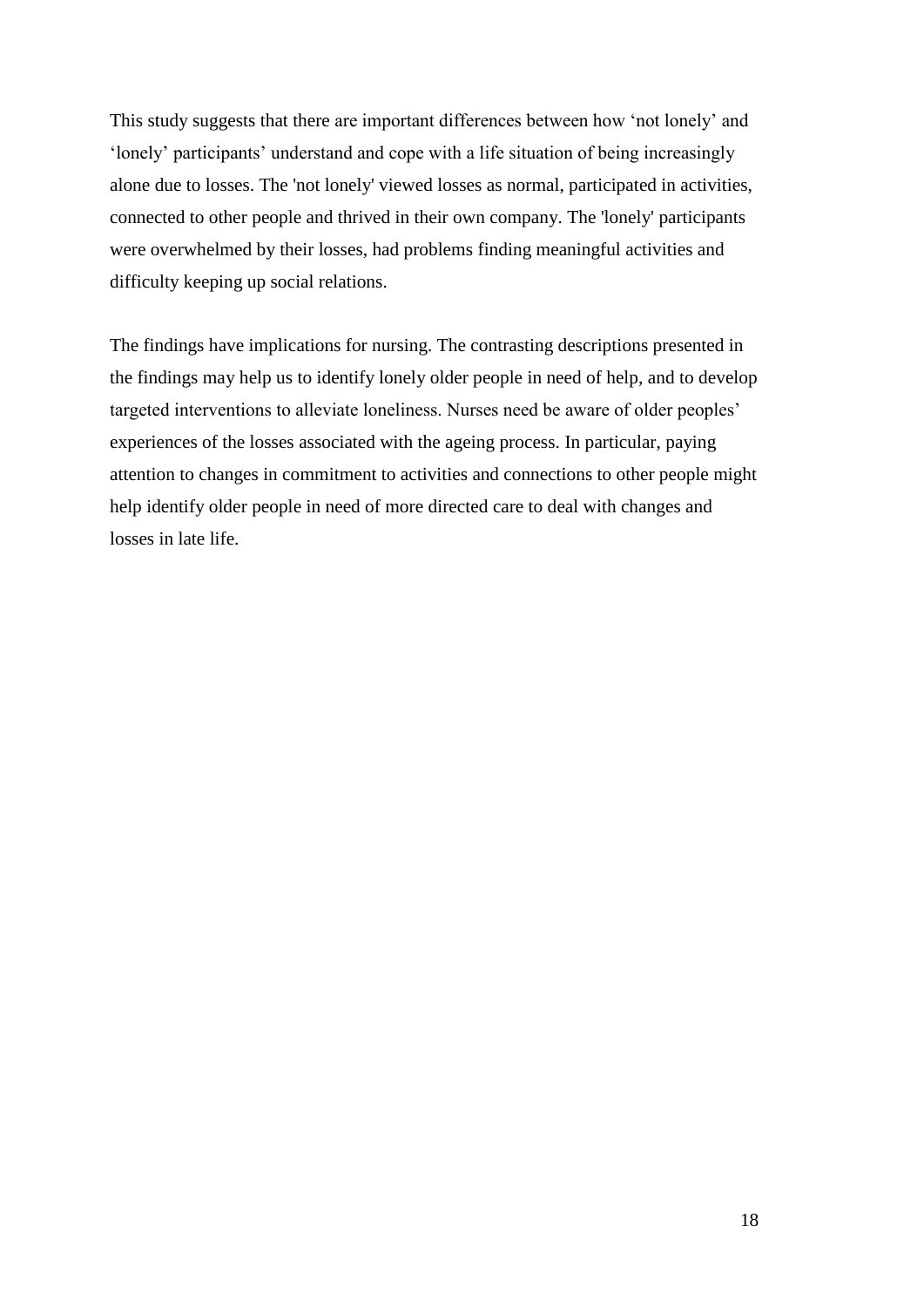#### <span id="page-20-0"></span>**References**

<span id="page-20-14"></span>Authors, 2010a

<span id="page-20-13"></span>Authors, 2010b

Authors, 2010c

<span id="page-20-4"></span>Authors, 2011

- Ballantyne, A., Trenwith, L., Zubrinich, S., & Corlis, M. (2010). 'I feel less lonely': what older people say about participating in a social networking website. Quality in Ageing & Older Adults, 11(3), 25-35.
- <span id="page-20-5"></span>Borg, C., Hallberg, I. R., & Blomqvist, K. (2006). Life satisfaction among older people (65+) with reduced self-care capacity: the relationship to social, health and financial aspects. Journal of Clinical Nursing, 15(5), 607-618.
- <span id="page-20-6"></span>Cacioppo, J. T., Hughes, M. E., Waite, L. J., Hawkley, L. C., & Thisted, R. A. (2006). Loneliness as a specific risk factor for depressive symptoms: cross-sectional and longitudinal analyses. Psychology & Aging, 21(1), 140-151.
- <span id="page-20-15"></span><span id="page-20-9"></span>Cattan, M., White, M., Bond, J., & Learmouth, A. (2005). Preventing social isolation and loneliness among older people: a systematic review of health promotion interventions. Ageing and Society, 25, 41–67.
- <span id="page-20-10"></span>Constanca, P., Salma, A., & Shah, E. (2006). Psychological distress, loneliness and disability in old age. Psychology, Health & Medicine, 11(2), 221-232.
- <span id="page-20-8"></span>Dahlberg, K. (2007). The enigmatic phenomenon of loneliness. International Journal of Qualitative Studies on Health and Well-being, 2(4), 195–207.
- <span id="page-20-1"></span>de Jong Gierveld, J. (1998). A review of loneliness: concept and definitions, determinants and consequences. Reviews in Clinical Gerontology, 8(1), 73–80.
- <span id="page-20-16"></span>Denzin, N. K., & Lincoln, Y. S. (2005). The Sage handbook of qualitative research. Thousand Oaks, Calif.: Sage.
- Donaldson, J. M., & Watson, R. (1996). Loneliness in elderly people: an important area for nursing research. [Review]. Journal of Advanced Nursing, 24(5), 952– 959.
- <span id="page-20-2"></span>Dykstra, P. A., van Tilburg, T. G., & Gierveld, J. D. (2005). Changes in older adult loneliness - Results from a seven-year longitudinal study. Research on Aging, 27(6), 725-747.
- <span id="page-20-11"></span>Findlay, R. A. (2003). Interventions to reduce social isolation amongst older people: where is the evidence? Ageing and Society, 23, 647–658.
- <span id="page-20-7"></span>Golden, J., Conroy, R. M., Bruce, I., Denihan, A., Greene, E., Kirby, M., & Lawlor, B. A. (2009). Loneliness, social support networks, mood and wellbeing in community-dwelling elderly. International Journal of Geriatric Psychiatry, 24(7), 694-700.
- <span id="page-20-3"></span>Gracia, N., Moyle, W., Oxlade, D., & Radford, K. (2010). Adressing loneliness in a retirement village community: A pilot test of a print-delivered intervention. Australien Journal of Ageing.
- <span id="page-20-12"></span>Graneheim, U. H., & Lundman, B. (2010). Experiences of loneliness among the very old: the Umeå 85+ project. Aging & Mental Health, 14(4), 433-438. doi: 10.1080/13607860903586078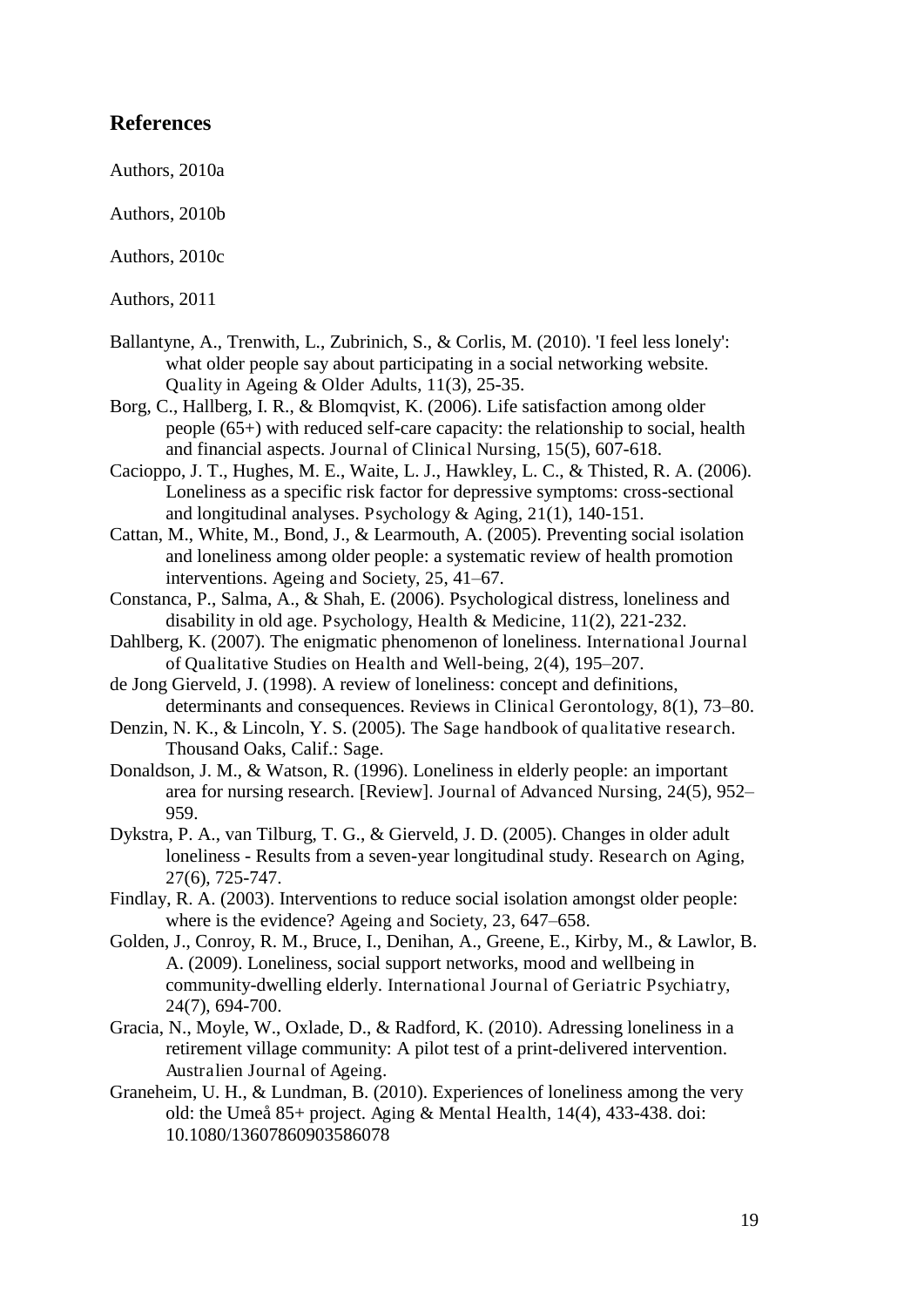- <span id="page-21-2"></span>Grenade, L., & Boldy, D. (2008). Social isolation and loneliness among older people: issues and future challenges in community and residential settings. Australian Health Review, 32(3), 468-478.
- Griffin, J. (2010). The Lonely Society? (pp. 42). London: The Mental Health Fundation.
- <span id="page-21-1"></span><span id="page-21-0"></span>Heravi-Karimooi, M., Anoosheh, M., Foroughan, M., Sheykhi, M. T., & Hajizadeh, E. (2010). Understanding loneliness in the lived experiences of Iranian elders. Scandinavian Journal of Caring Sciences, 24(2), 274-280. doi: 10.1111/j.1471- 6712.2009.00717.x
- Jylha, M. (2004). Old age and loneliness: cross-sectional and longitudinal analyses in the Tampere Longitudinal Study on Aging. Canadian Journal on Aging, 23(2), 157–168.
- Kharicha, K., Iliffe, S., Harari, D., Swift, C., Gillmann, G., & Stuck, A. E. (2007). Health risk appraisal in older people 1: are older people living alone an 'at-risk' group? British Journal of General Practice, 57(537), 271–276.
- Korporaal, M., van Groenou, M. I. B., & van Tilburg, T. G. (2008). Effects of own and spousal disability on loneliness among older adults. Journal of Aging & Health, 20(3), 306-325.
- Kvale, S. (2007). InterViews: an introduction to qualitative research interviewing. London: Sage.
- Martina, C. M. S., & Stevens, N. L. (2006). Breaking the cycle of loneliness? Psychological effects of a friendship enrichment program for older women. [Research Support, Non-U.S. Gov't]. Aging & Mental Health, 10(5), 467-475.
- Nygren, B., Norberg, A., & Lundman, B. (2007). Inner Strength as Disclosed in Narratives of the Oldest Old Qual Health Res, 17(8), 1060-1073.
- Patton, M. Q. (2002). Qualitative research & evaluation methods. Thousand Oaks, Calif.: Sage Publications.
- Routasalo, P., & Pitkala, K. H. (2003). Loneliness among older people Reviews in Clinical Gerontology, 13(4), 303–311.
- Savikko, N., Routasalo, P., Tilvis, R., & Pitkäl, K. (2010). Psychosocial group rehabilitation for lonely older people: favourable processes and mediating factors of the intervention leading to alleviated loneliness. International Journal of Older People Nursing, 5(1), 16-24. doi: 10.1111/j.1748- 3743.2009.00191.x
- Savikko, N., Routasalo, P., Tilvis, R. S., Strandberg, T. E., & Pitkala, K. H. (2005). Predictors and subjective causes of loneliness in an aged population. Archives of Gerontology and Geriatrics, 41(3), 223–233.
- Schnittker, J. (2007). Look (closely) at all the lonely people: age and the social psychology of social support. Journal of Aging and Health, 19(4), 659–682.
- Stanley, M., Moyle, W., Ballantyne, A., Jaworski, K., Corlis, M., Oxlade, D., . . . Young, B. (2010). 'Nowadays you don't even see your neighbours': loneliness in the everyday lives of older Australians. Health & Social Care in the Community, 18(4), 407-414. doi: 10.1111/j.1365-2524.2010.00923.x
- Steed, L., Boldy, D., Grenade, L., & Iredell, H. (2007). The demographics of loneliness among older people in Perth, Western Australia. Australasian Journal on Aging, 26(2), 81–86.
- Tiikkainen, P., Leskinen, E., & Heikkinen, R. L. (2008). Predictors of perceived togetherness in very old men and women: A 5-year follow-up study. Archives of Gerontology and Geriatrics, 46(3), 387-399.